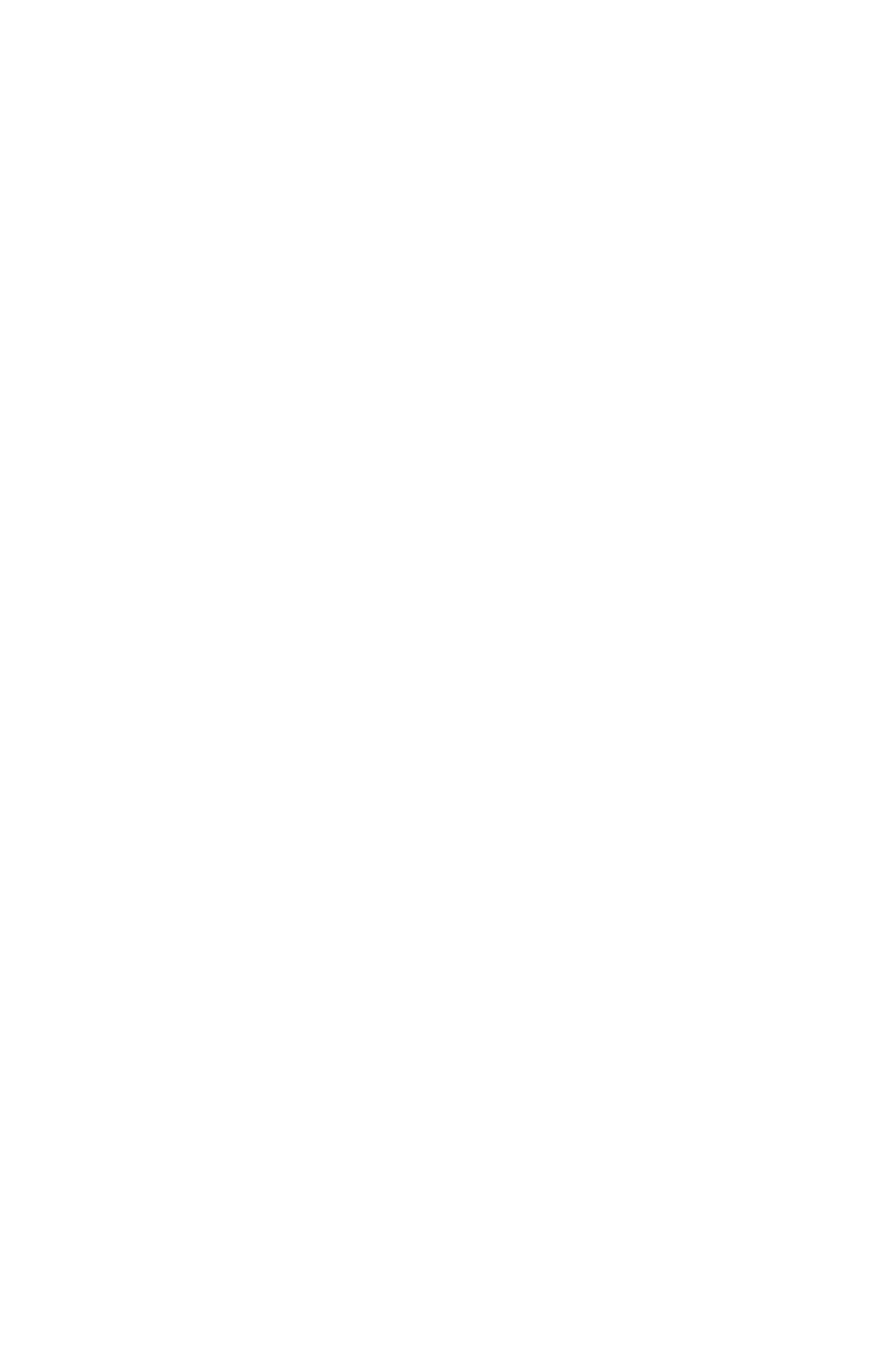# SESSION GAMES PEOPLE PLAY

### A Manual for the Use of LSD

## by Lisa Bieberman



Luminist Publications P. O. Box 20256 Minneapolis MN 55420 USA www.Luminist.org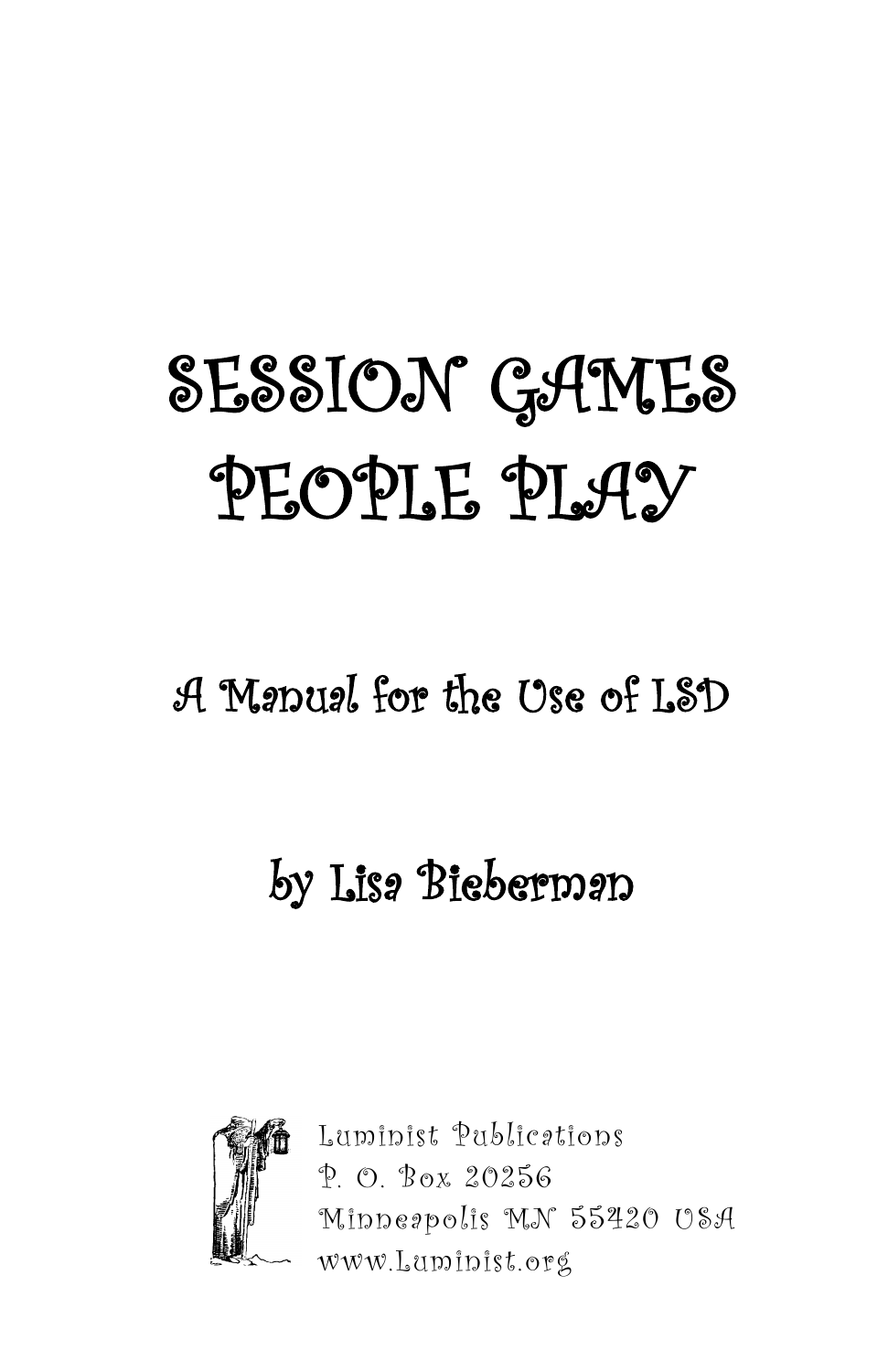First published in pamphlet form by the Psychedelic Information Center, 26 Boylston Street, Cambridge, Massachusetts, in February, 1967. This LUMINIST edition published March 2005.

"Dedicated with love to Frank Ferguson, who gave me my first morning glory seeds, and to Barbara Dunlap, who brought me in out of the rain." — Copyright 1967 by Lisa Bieberman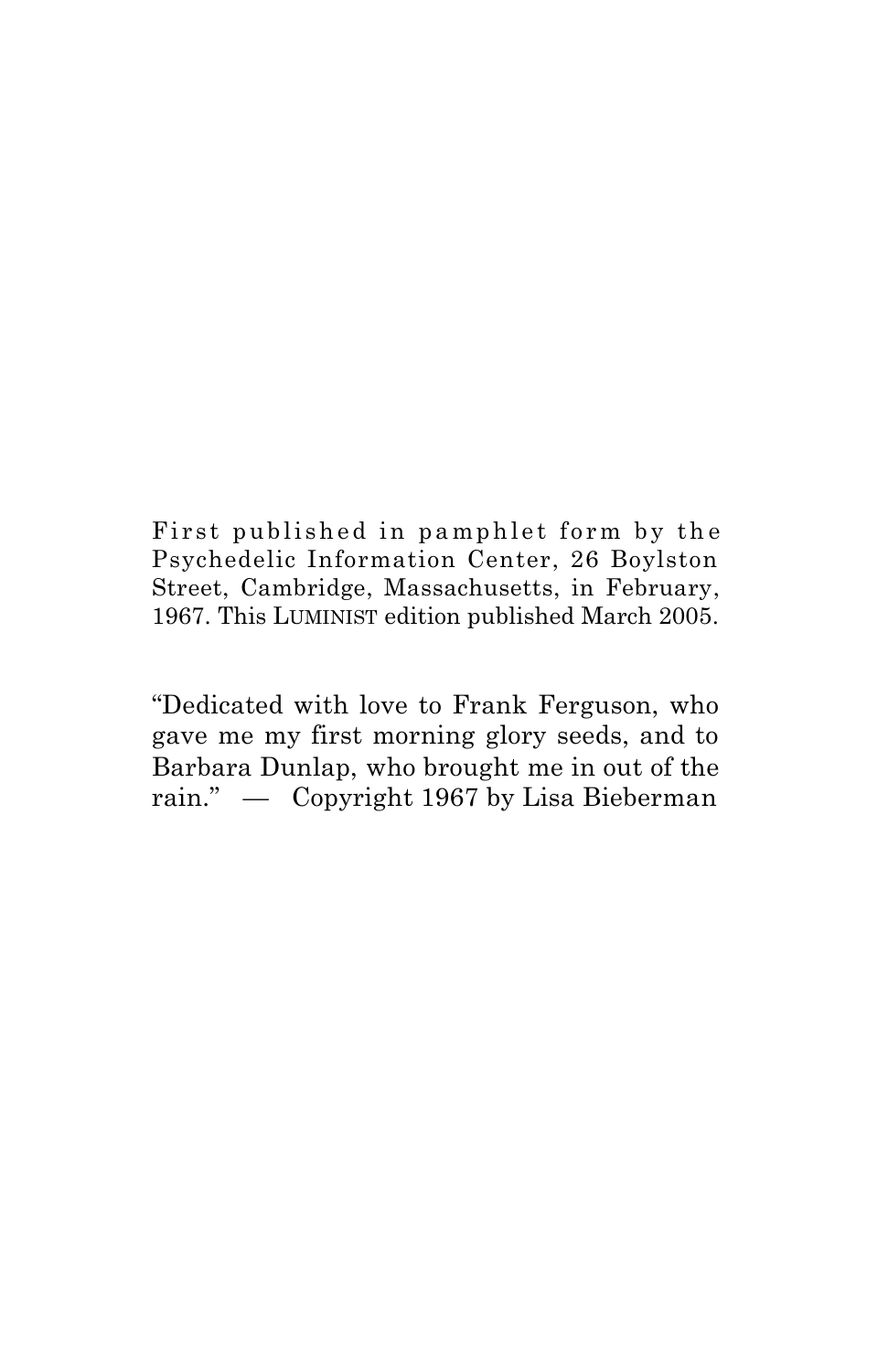### **CONTENTS**

|                                                                                | 4  |
|--------------------------------------------------------------------------------|----|
| So You're Going to Take LSD $\ldots$                                           | 5  |
| Session Games                                                                  | 10 |
| Get Me Out of This                                                             | 11 |
| This One Doesn't Count                                                         | 17 |
| Evasion Games                                                                  | 17 |
| Baby                                                                           | 18 |
|                                                                                | 18 |
|                                                                                | 19 |
| Let's Have an Orgy                                                             | 20 |
| Where's $\text{Harry?} \dots \dots \dots \dots \dots \dots \dots \dots$        | 21 |
| Mind Reader                                                                    | 22 |
| I Have All the Answers                                                         | 23 |
| $\text{Message } \dots \dots \dots \dots \dots \dots \dots \dots \dots \dots$  | 24 |
| Us Against Them                                                                | 24 |
| Let's Call It a Day $\dots\dots\dots\dots\dots\dots\dots\dots\dots$            | 26 |
| A Few Tips $\dots \dots \dots \dots \dots \dots \dots \dots \dots \dots \dots$ | 27 |
| So You've Had LSD $\dots\dots\dots\dots\dots\dots\dots\dots\dots\dots$         | 28 |
| Appendix on Other Psychedelics and Dosage                                      | 30 |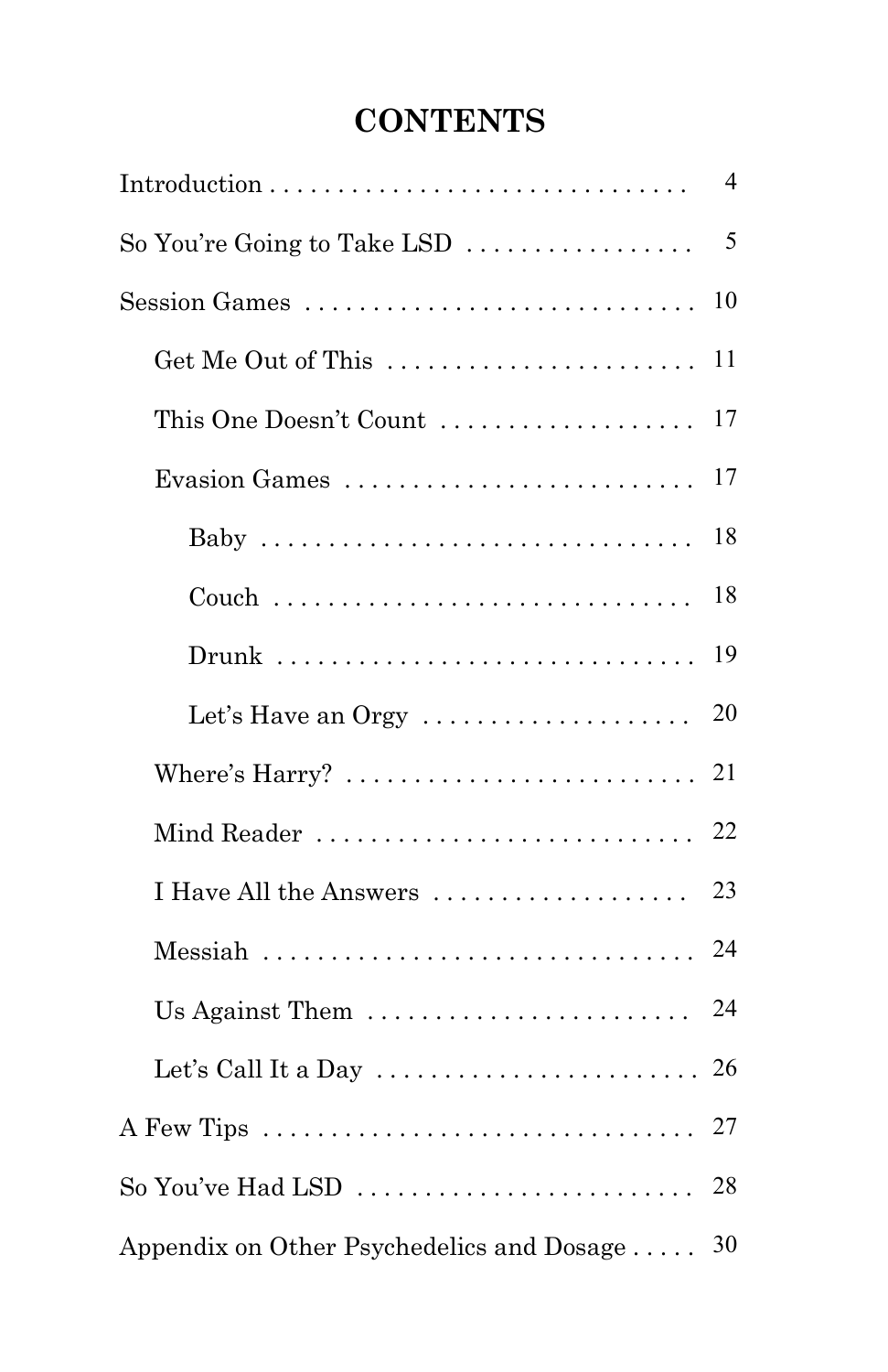#### **INTRODUCTION**

The need for a practical manual for the use of LSD has become increasingly apparent to those concerned with psychedelic issues over the past four years. With more and more laymen taking LSD and similar drugs, and with the supposed experts having nothing more instructive to say than "don't," the beginning user often has nowhere to turn for the most fundamental information. Miserable sessions are often the result of not knowing basic rules, even so prosaic a fact as how long a session lasts.

 What limited literature there is on the conduct of LSD sessions is usually directed to the professional guide, experimenter or therapist. This manual is directed to the consumer himself. Just at present, advising the user to "find a qualified guide" is rather fatuous. Competent guides, available to run sessions for other than close friends, do not exist. I can't think of anyone, anywhere, to whom I could send the stranger at my door to be guided in an LSD session. And it is the rare person who is willing to wait on the faith that one can eventually be found. It is to be hoped that this state of affairs will not long continue, but with no change immediately in view we must deal with the problem as it exists today. In future years, when we can hope there will be psychedelic centers, staffed by experienced guides, a manual such as this will still be useful, because the LSD experience, personal and subjective as it is, is affected more by the individual's attitudes and behavior than by anything another can do for him.

 The remaining literature available to the layman dwells heavily on poetic descriptions of the LSD state or interpretations of it in terms of Oriental mysticism. I have been struck by the number of people who take LSD after reading these books and then get trapped in some ugly little situation that anyone with three sessions behind him could have warned them about. This book is then no tourist's guide through paradise, but a down-toearth discussion of the sorts of things that can go wrong in an LSD session and how to prevent them. For those who want a loftier view I recommend Alan Watts' *The* 

4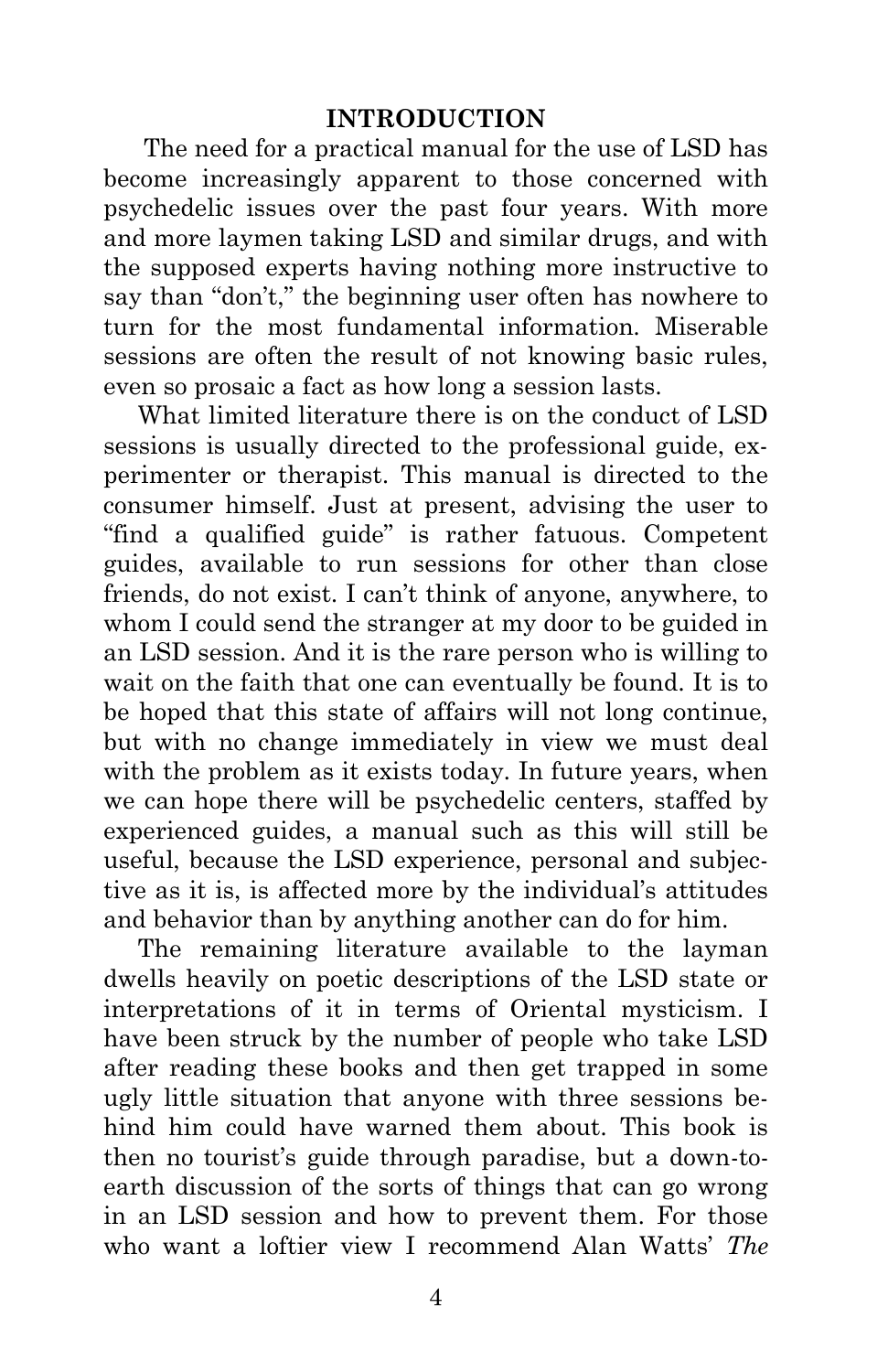*Joyous Cosmology* and Timothy Leary's *Psychedelic Prayers from the Tao Te Ching.*

 I apologize to my hippie readers for the old-fashioned (1963 vintage) word "session," realizing that the current term is "trip." I learned to call them sessions under Leary and Alpert at Harvard and never have gotten used to thinking of the LSD event as a trip, which suggests going away, whereas for me LSD means an intensified being Here and Now. Simultaneously I must apologize to my non-hippie readers for the occasional use of such slang terms as "high," "turn on," "bringdown," "hung up" in places where more conventional language would be stilted. I trust the meanings will be apparent in context, and have tried not to overdo it. "High" is a somewhat misleading word for being under the influence of LSD, but I use it for brevity.

#### **SO YOU'RE GOING TO TAKE LSD**

 So you're going to take LSD. You've got some, hopefully from a reliable source. You've heard a variety of reports about it, some of which must have attracted you. You have an idea of the kind of experience you're looking for, but you're apprehensive lest you have a "bum trip."

 What you may not realize is that the kind of session you have depends very much on you. Perhaps you have a friend who is experienced with LSD to guide you. This is good, but nevertheless, no matter how good a guide your friend is, you will have to do most of the work yourself.

 Work? Can getting high be work? Yes, a psychedelic session is very hard work, although you may do it sitting quite still and quiet. You may have to do an overhaul of your whole philosophy of life, including areas that you haven't examined for years, if ever. You may be faced with choices or decisions which will be difficult to make. Your way of life, your habits, your relationships with others will all come under scrutiny. By the time the session is through you will be very tired.

 Is LSD then no fun? Is it not enjoyable? You have heard that it is an ecstatic experience. So it is, or can be.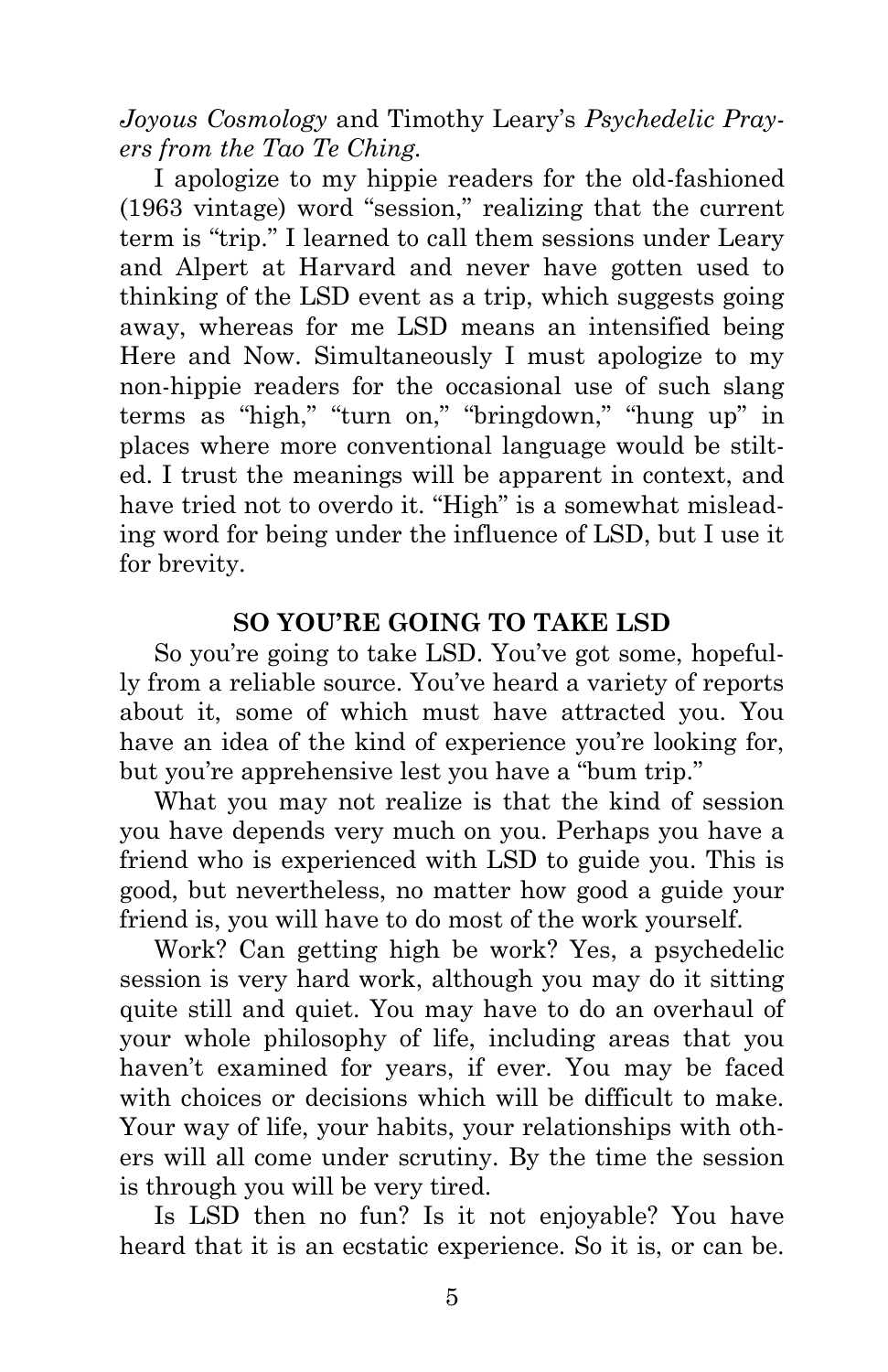But this is a very different kind of fun from any that you know about, from ordinary recreation or other sorts of drugs. Going into an LSD session with the idea that it will all be a lark, a carefree "high," is a mistake that leads to some bad session games.

 Should you take LSD at all? This book does not answer that question, not knowing the answer, and suspecting that you have your mind made up anyhow. There is no physical or mental condition known to be a definite counter-indication to LSD in all circumstances. I would not want to turn on (a) a person under 18 or (b) a person with a history of psychosis, but I would not dogmatically say that such a person could not have a good session under guidance.

 I do believe that a healthy adult can have a safe and beneficial psychedelic experience, provided he knows what to do and his expectations are not unrealistic. Some of the common unrealistic expectations are: (1) that LSD will cure something; (2) that LSD will give you psychic powers; (3) that you can have a super sex experience on it; (4) that your LSD experience will be like your friend Joe's, or like some experience you have read about; (5) that it will be like marijuana, only more so; (6) that if you don't like it you can always take a tranquilizer and shut it off; (7) that LSD will improve your memory or I.Q.

 If you are approaching an LSD experience with any of these notions as baggage, get rid of them now. LSD is not magic. It will not make you smarter, or give you any special powers. Your experience will be your own, and not like any you have heard of. LSD gives you a new perspective on your life for several hours, and since it is your life you will be looking at, it will not be like anybody else's session. LSD is not much like marijuana at all, potheads' boasts to the contrary notwithstanding. The session may or may not help "cure" some of your psychological problems, but you can't count on it.

 In fact, it's best to set aside all expectations as much as possible. LSD will almost certainly be different from anything you might expect, so why not go into it acknowledg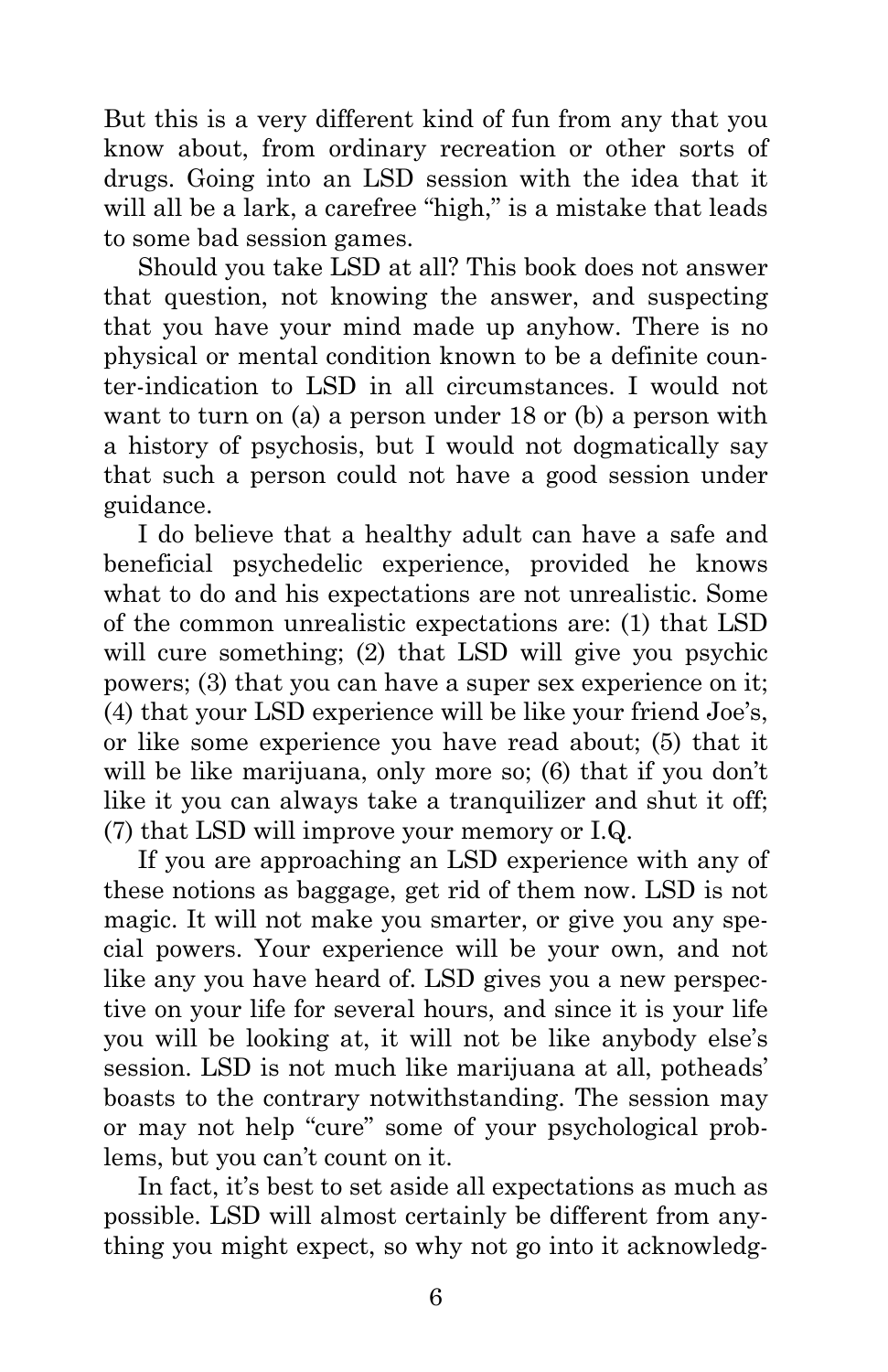ing that it is unknown territory. This may have the advantage of rescuing you from the self-defeating game of How High Am I? Like the proverbial watched pot that never boils, some people manage to hold themselves down by continually looking for symptoms and trying to see whether they are high yet. Since you don't know what the LSD state is like, there is no point in trying to figure out whether you have gotten there. Assuming it is genuine LSD, and you have taken enough of it, it will do its part. If you must know how high you are, look at the clock. The time schedule of an LSD session goes something like this:



Before you take LSD, make a graph like this, putting your starting time in place of 0, and the subsequent hours in place of 1, 2, 3, etc. Then if you ever want to know how high you are, just check your graph with the clock. This may seem like a quaint idea, but it can actually be very useful. It can keep a session from breaking up too soon (the game of Let's Call It a Day). It can also save you from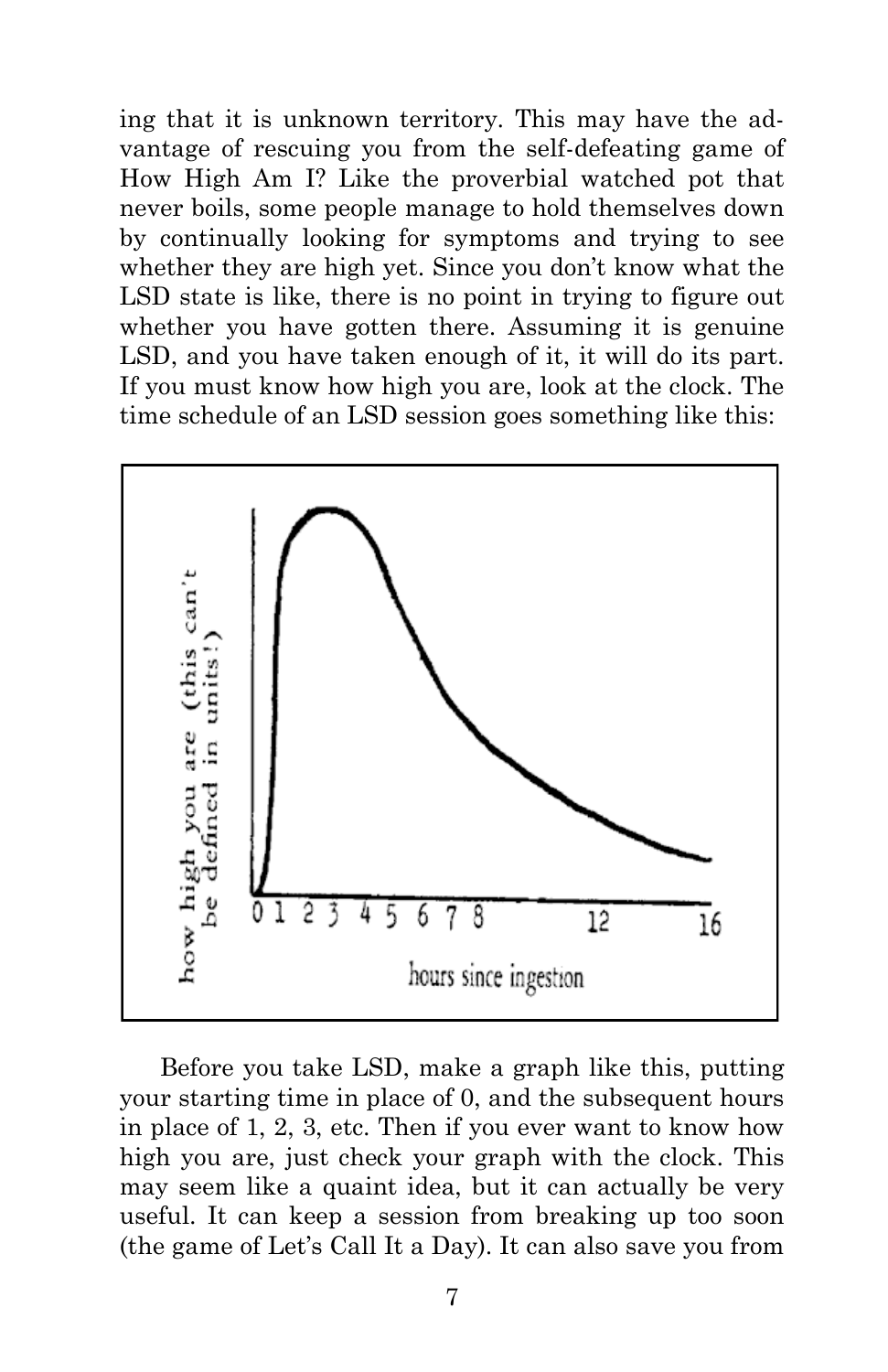spiritual one-upmanship games, in which people worry about whether they have achieved as high a "level" as their friends. I have known people to take too much LSD because they feel that they have not yet achieved an "ego death" or a "first bardo." Forget all about "levels." They are pretty meaningless. You will learn what the LSD state is for you, after several sessions. Don't worry if it isn't like somebody else's description. You cannot compare how high you are with how high Joe is. So go by the clock. If nothing remarkable has happened after an hour and a half, you got gypped.

 One hears a lot about "preparation" for the LSD experience. You may wonder what sort of preparation you should undergo. Actually you have been preparing all your life, and those many years of preparation will outweigh anything you can do in a short time before the session. Being told to prepare for a session is a little like being told to "prepare to meet your Maker" a few hours before you are going to be shot.

 If there is any last-minute preparation for the LSD experience, it would be in the nature of refreshing in your mind the things that are dearest and most sacred to you. Don't plunge into Oriental philosophy, unless you are already a lover of it. The psychedelic state is no more eastern than western. Think about the things you care about, the people you love, the things you hope to do with your life. Try to clear your mind of negative emotions —resentments, jealousies. Say something nice to your mother-inlaw, or whoever fills that place in your world. A good conscience is the best preparation you can have.

 On the technical side, preparation consists in making sure that the physical and social conditions of the session are as they should be. Decide well in advance who is going to participate in the session. You should all know, like and trust one another. The more you have shared of life in common with your session-mates the better. Until you are very experienced you should avoid taking LSD alone, and also avoid two-person sessions. This is especially true for unmarried couples, no matter what their sexual relation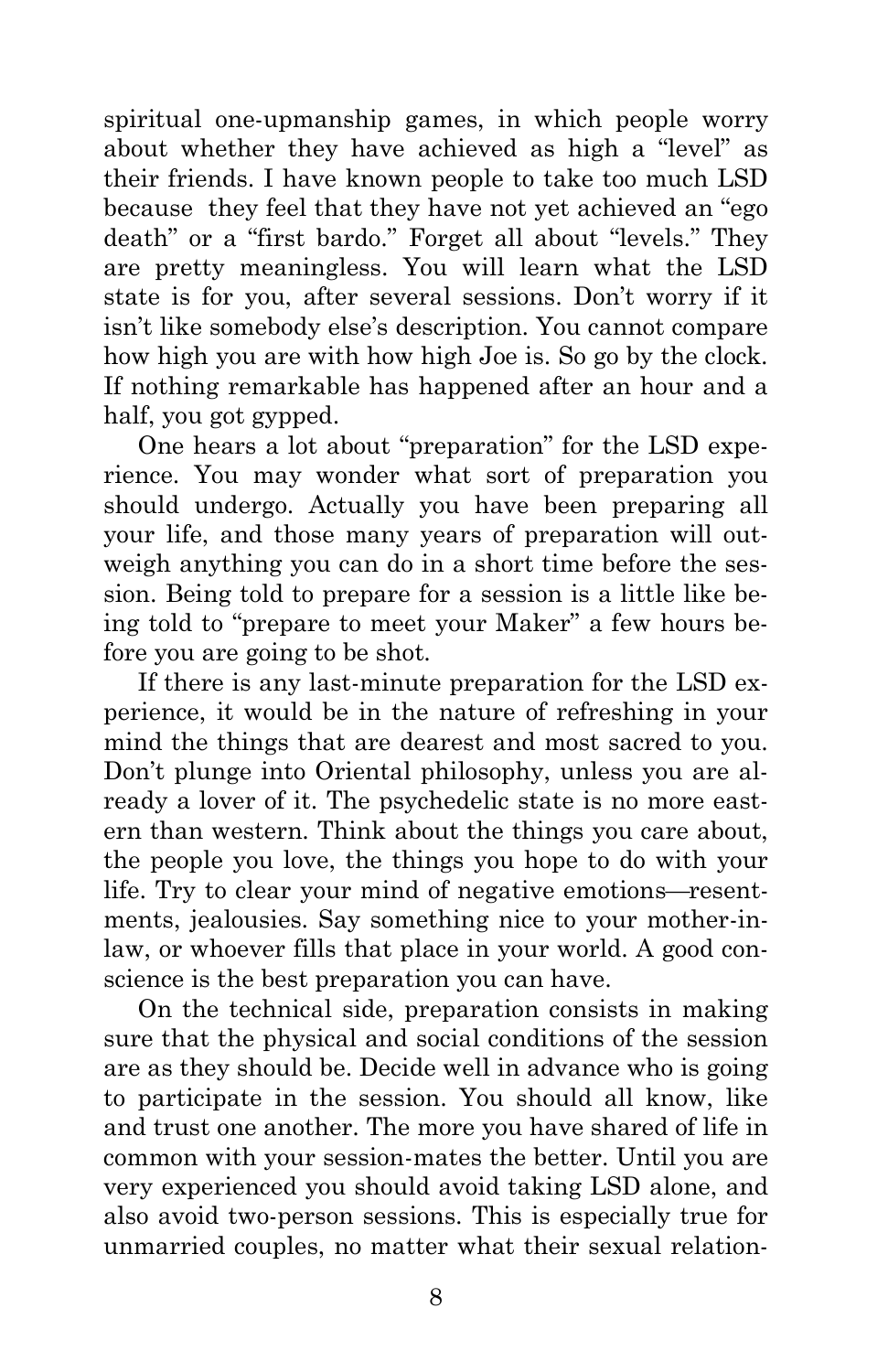ship. A two-person session is very difficult, because it puts the whole burden of social interaction on the two people. Talk is difficult on LSD. This is no problem in a group, since the group can sit quietly and nobody will be embarrassed. But in a two-person group a silence becomes awkward. Unhealthy hang-ups on what the other person is thinking and games of Mind Reader result. A relationship can be badly strained when two inexperienced people take LSD together. For your first several sessions stick to three or four member groups. Groups larger than five are to be avoided as to distracting.

 If none of you are experienced it is a good idea to have a friend along who does not take any LSD.

 Throughout this book there is frequent mention of being "experienced" in the use of psychedelics. When are you experienced enough to take LSD alone or to do the other things beginners are warned against? This is a function of responsibility and maturity as well as the number of sessions. You should have had at least four, and have satisfied yourself that you can get through a session—all 16 hours of it—without panicking, becoming confused or unduly depressed, or becoming burdensome to others. You should be aware of what is going on at all points in a session and be able to act on your knowledge as rationally and efficiently as if you were not high. You should be able to carry out the plans made at the start of the session. You should be able to carry on a normal conversation should the need arise. In other words you should be at home in the psychedelic state.

 All participants in a session should get together beforehand and agree on the time and place, and composition of the group. All should agree to stay together for at least ten hours. All should have enough knowledge about LSD to be able to avoid bad session games, and should agree not to play them.

 The place chosen for the session should preferably be someone's home, if possible a place that is familiar to the members of the group. Make sure you can stay there undisturbed for at least 16 hours. It should be clean, attrac-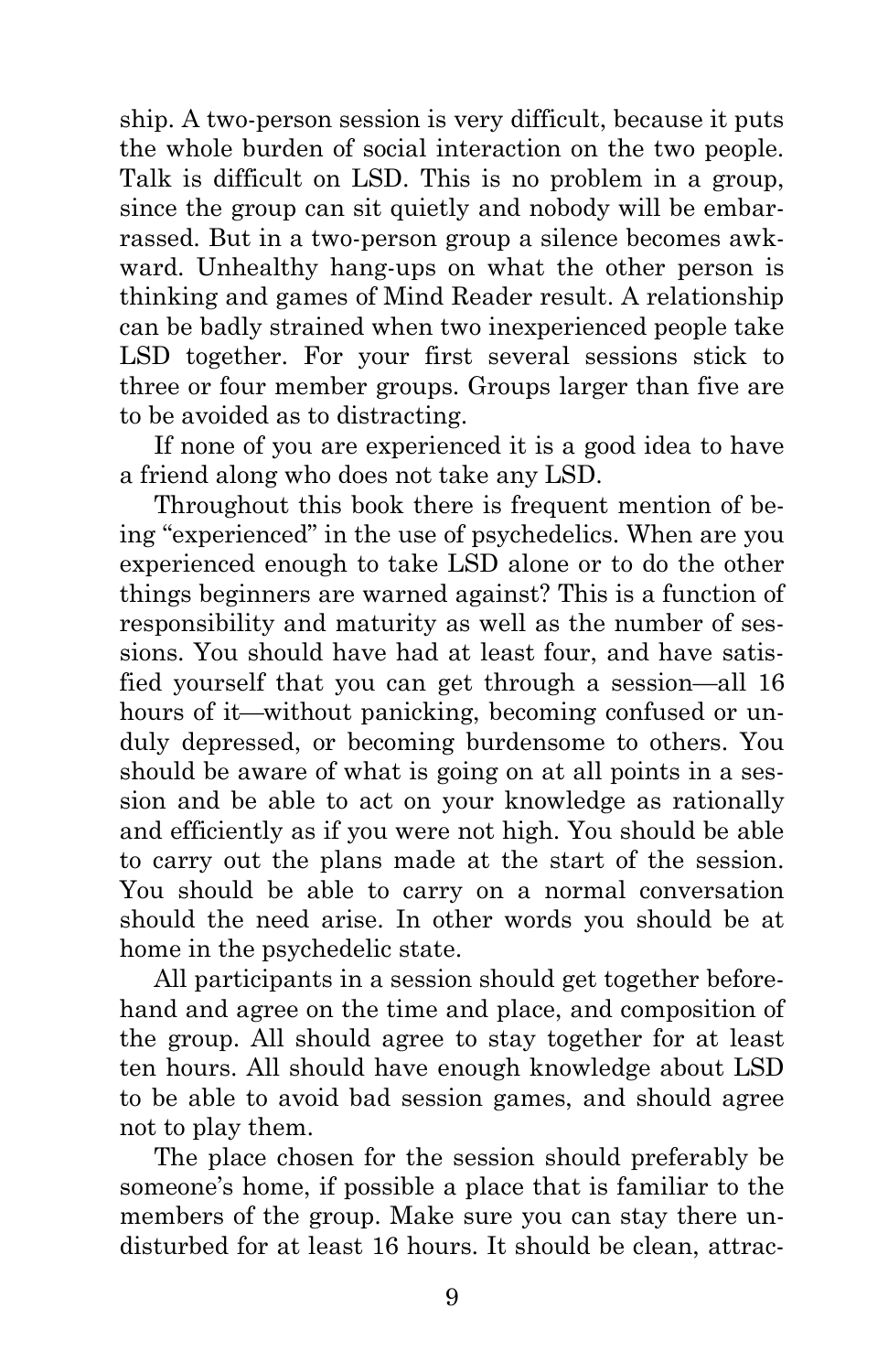tive and comfortable. Clutter and mess should be cleaned up. It is a good idea to have mattresses and cushions enough for everybody to have a place to lie down if he wants to (though sitting up is best for most of a session). Blankets and kleenex should be provided. There is no need to import objects of art or special things to look at unless they are particularly meaningful to one of the participants. Otherwise the simpler the better. If music is wanted it should be quiet, melodic music, nothing loud or weird, and it should not be played during the second through fourth hours. Privacy is essential—if the home is one at which visitors are accustomed to drop in, a "Do Not Disturb" sign on the door or something of the sort is called for. Nobody should be allowed to come in or go out during the session. It should be possible to go to the bathroom without venturing into public territory. Telephone should be disconnected to prevent both incoming and outgoing calls. A country or suburban setting is best, where you can see something green out of the window and get some fresh air when you open it. If you live in New York City you asked for it.

 Do not hold a session on a beach, in a field or woods, unless, again, you are very experienced. There is too much opportunity for disorientation, fear occasioned by meeting strangers, physical discomfort and games of Where's Harry? By staying in a familiar room you have the physical environment taken care of and you don't have to concern yourself with it; confusion and distraction are minimized.

 You should arrange to have both the session day and the day after it free.

#### **SESSION GAMES**

 In addition to providing a suitable setting for the session, and approaching it in a tranquil state of mind, you should know how to avoid certain pitfalls. These are such that one might not be aware of them without knowing something about what sessions are like. Almost everyone sooner or later slips into one of these traps, but if you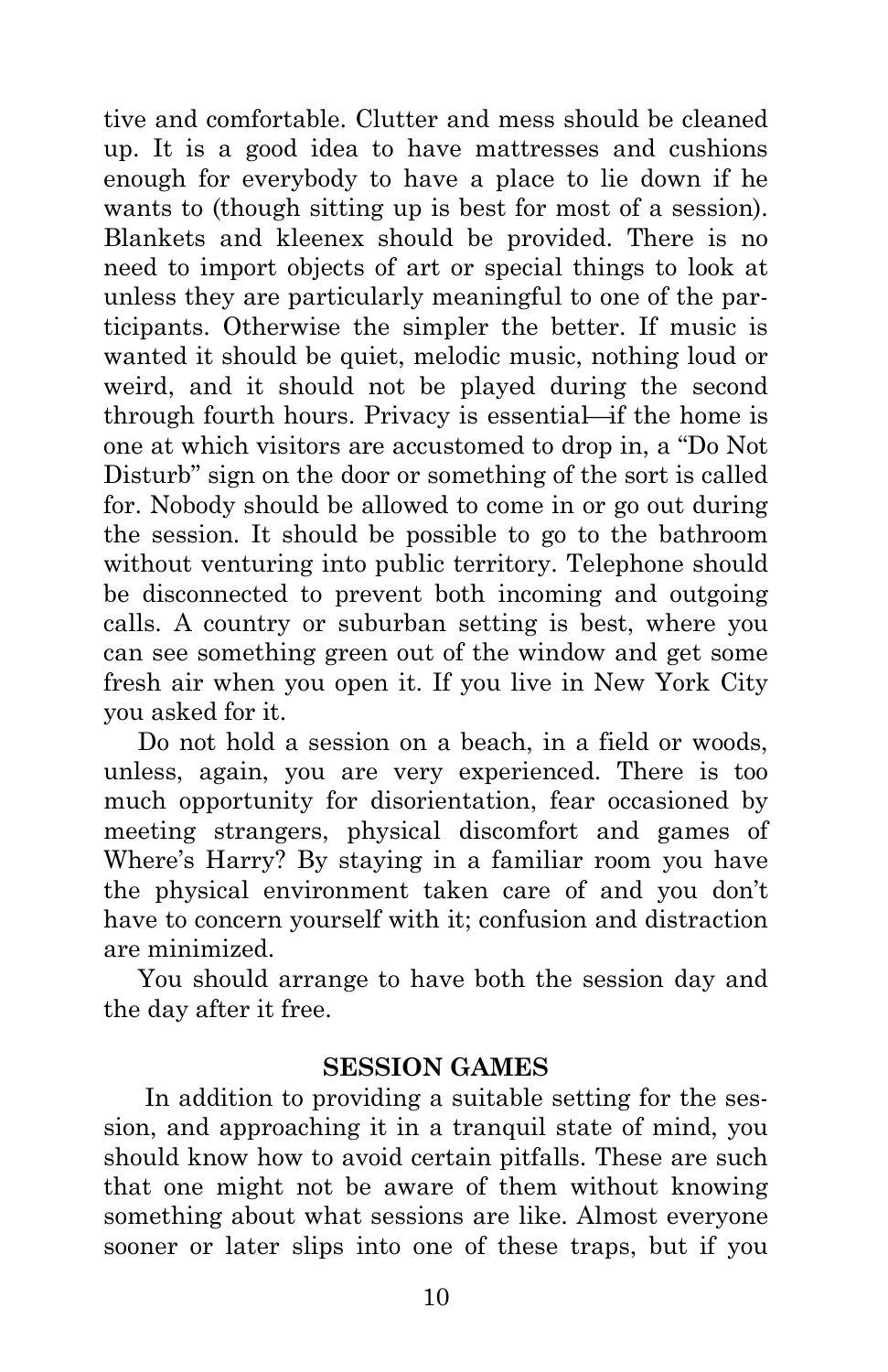have been told about them in advance you can get out quicker. I have called these things-to-be-avoided "Session Games" (with apologies to Szasz, Berne, Leary, and others whose specific definitions of "game" I have not bothered to adhere to). This then is a primarily negative manual, in that it tells you what not to do. Given good preparation and a knowledge of what not to do, what to do should not be a problem.

 When told what not to do in a session, many people ask, "Why —is it dangerous?" Most of these games, with the possible exception of Get Me Out of This, are not likely to be dangerous. I advise not playing them, not because they will hurt you, but because the session will probably be pleasanter and more rewarding if they are avoided.

 Some people will probably feel this manual is too negative. They will say that by discussing all the things that can go wrong in a session I am giving people a lot of things to worry about. That is not my intention, so let me state clearly: it is altogether possible that you will not be tempted to play any of the games this book warns against. It is altogether possible that your session will be a delight clear through. I hope that it is so. In that case you will not need a manual, but it won't do you any harm to have read this one.

#### **GET ME OUT OF THIS**

is the worst of all session games. In its most severe form it can turn a session into a nightmare for everyone involved. But you don't have to play it, if you make up your mind not to.

 It is very common that sometime during the onset of a session, between  $\frac{1}{2}$  hour and  $1\frac{1}{2}$  hours after ingestion (that sharp rise on the graph), you may feel scared, uncomfortable or confused. This may not happen, but if it does, it doesn't mean that something's wrong—it's just part of the process of getting high for a great many people, especially inexperienced ones. Just why this is so is not easy to explain, because it is a peculiar subjective feeling. It may take the form of a feeling of losing control, of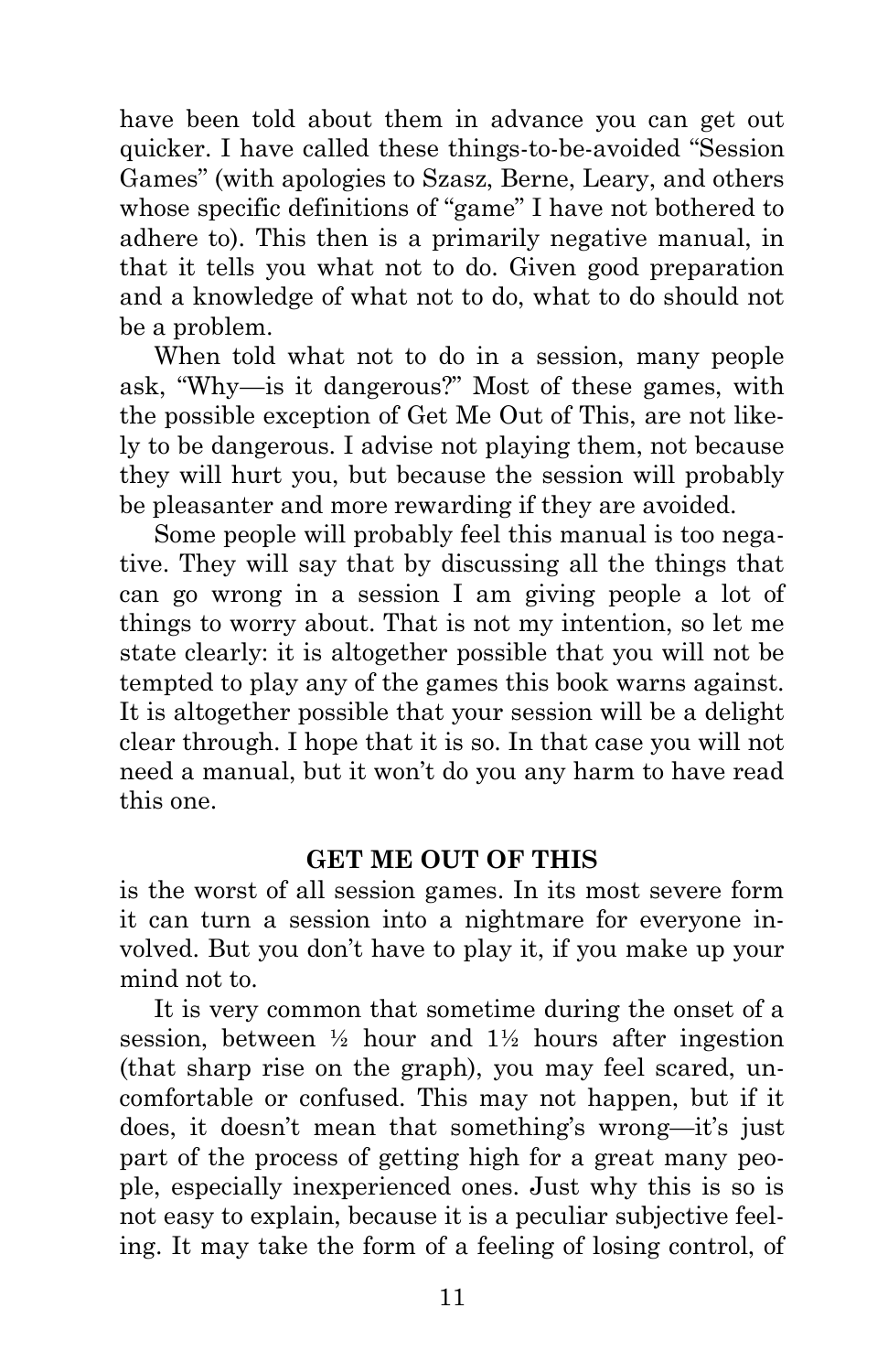not being able to keep track of your thoughts, or the idea that something is going on that you don't understand. The sense of losing control is in part illusory: you are actually in complete control of your body, if you had to use it, which you usually don't, since you only have to sit there. You may not be quite in control of your thoughts. Actually, of course, you never are, even when you're not on a drug, but on LSD you seem to have more thoughts, going faster and less logically. Your thoughts easily go off on a tangent, so that you may lose the sense of continuity, and moment seems to follow moment without the usual thread of sense connecting them. This can be bewildering, but it is not bad or dangerous, and can actually be quite fun if you don't fight it.

The reason you can control your body while your thoughts are racing on this way is that your body moves so much more slowly than your mind. For instance, if you were to get up to go to the bathroom you would think of a great many unrelated things while crossing the room, but when you came to take each next step you would remember what you were doing and take it. To you it would seem as if you were taking an incredibly long time to cross the room, but to an observer you would be moving at about your normal speed. It's important to remember that the sense of incompetency is an illusion, and if you do have to do something, to go ahead and do it, without worrying about the excessively long time that it seems to be taking.

But to get back to the game of Get Me Out Of This there may come the time, early in the session, when you feel uncomfortable. At this point you may think: Why did I ever get into this? I was happy enough the way I was. I don't want to get high! I want to come down!

Now the one thing you must not do is holler "Get me out of this!" Because the more you fight it, the harder it is to shift gears and go with it. Furthermore, by trying to enlist other people in the fight, you make the problem much stickier. You see, anything you do that affects the world outside your head is a lot harder to undo than the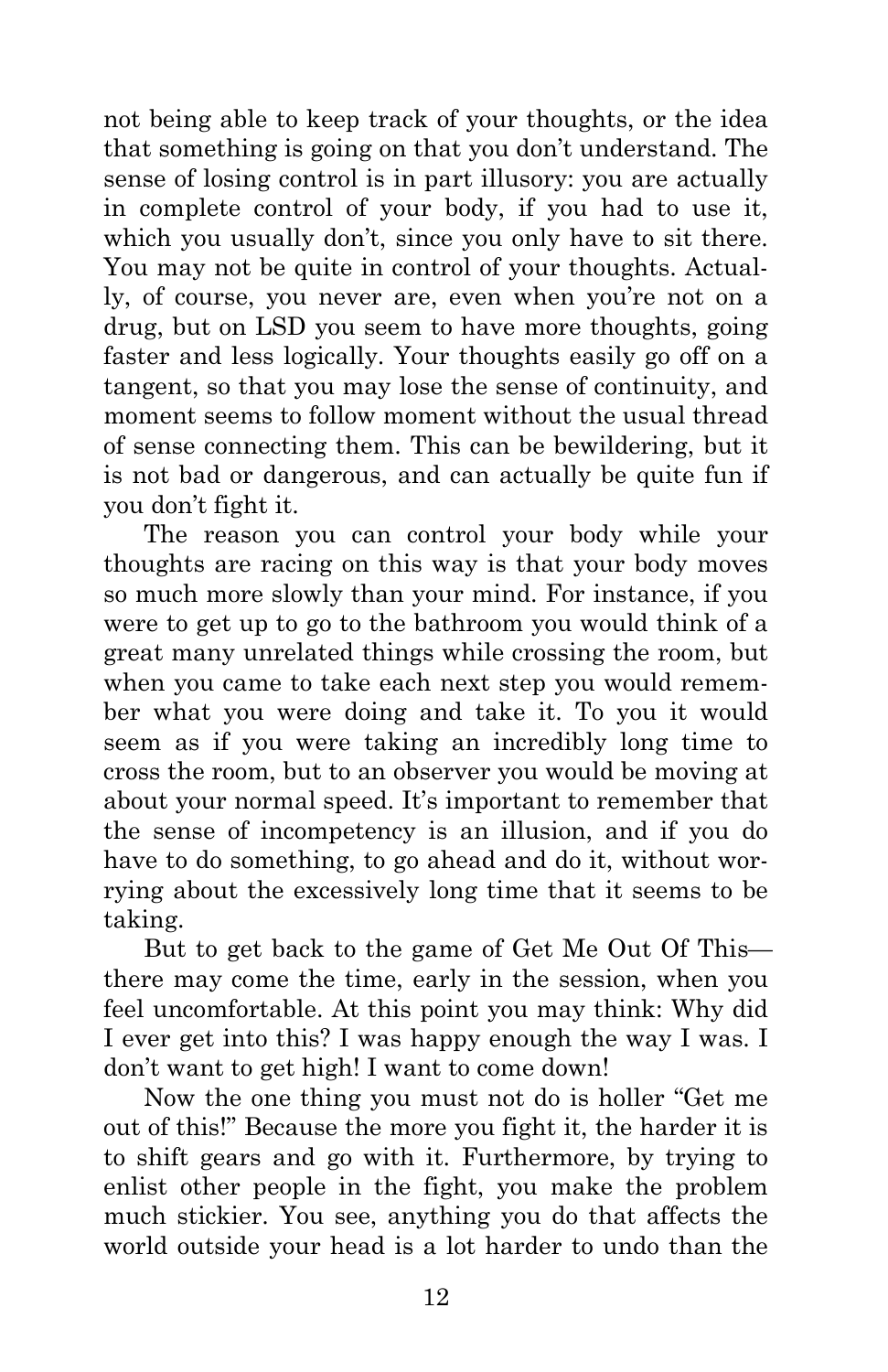things you only think. (Like many other aspects of the LSD experience, this is an intensification of what is true in "ordinary" life.) If you *think* "Get me out of this" you can quickly remember that this is the wrong way to go, and correct yourself. But if you *yell* "Get me out of this!" you'll upset all your companions, and have them solicitously buzzing around you —and you don't want that, believe me.

If you persist in this game, it can snowball. You'll feel worse and worse, want even more to get out of it, provoke more anxiety in your companions, causing you to feel even more confused and helpless, and so on. This can end in screaming scenes and frantic calling of doctors. That's what's called a "freak-out." You may hear "freak-outs" talked about as though they were something that just happened, but actually they can be prevented — and the person who can do the most to prevent them is you, by not playing the wrong games.

You see they can't get you "off" LSD before it runs its natural course. Asking your friends to bring you down is as practical as asking your fellow passengers on a transatlantic jet to stop the plane and let you off in mid-flight. I don't advise stocking so-called "antidotes." These are hardly ever effective when taken by mouth. To terminate a session prematurely requires massive doses of a sedative given by injection, and amateurs are not in a position to provide this. Taking a tranquilizer or sedative orally can do more harm than good, by pinning your hopes on being brought down —hopes which are not fulfilled, and which keep you in your bind of fighting the experience. Once you have started an LSD session you have got to go all the way through it, come hell or high water. If you can't make up your mind to do this beforehand, don't start.

What should you do then, when you start to feel scared or unhappy? Well what would you do in a non-drug situation that was scary and unavoidable? You'd try to be as brave and cheerful as you could be, and to keep up your companions' spirits as well as your own. The same ap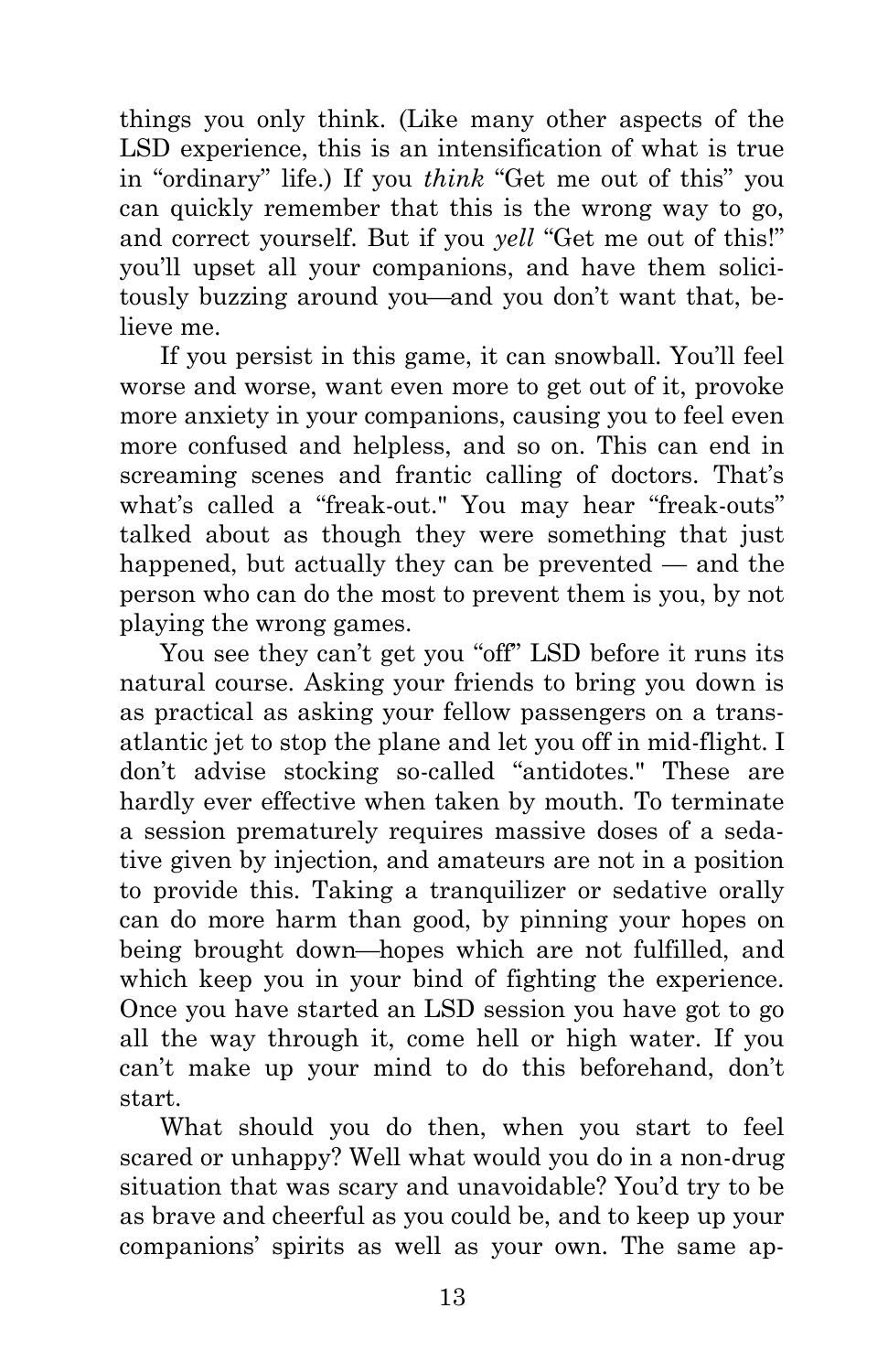proach can work wonders in the LSD session. Holding hands around the circle is a good way of communicating courage and support. In the LSD state you can change your mood very quickly. Here, as with physical action, there may be an illusion of incompetency. You may think you're so frightened or so depressed that you couldn't possibly smile, or get to like the experience. But just try for a moment to take your mind off your own anxiety and think of your friends around you, and you'll be amazed how quickly you'll feel much better. This sounds like a platitude from Sunday School, but somehow those Sunday School truths are truer on LSD than just about anywhere.

If you're simply not up to being brave, the other thing you can do is Collapse. Just put your head in your lap, and abandon yourself to whatever-it-is. You can't go wrong that way—and you'll soon find out that whatever-it -is isn't going to hurt you at all.

At this point it may be useful to debunk some of the ideas that make people think there is something to fear. Probably the fear itself is caused by something deeper than misinformation, but the rational mind has a way of fastening onto certain bugaboos and making of them reasons to go on being afraid.

The commonest fear is of not being able to come down. As I have pointed out, it is true that you can't come down for several hours, but some newspapers and magazines have done a great disservice by circulating the belief that some people who go on an LSD trip "never come back." This nonsense is responsible for much unnecessary terror. Of course you come back. This is just common sense. LSD, like other drugs, has a time-schedule of action. There is no more chance of you still being high on LSD a week after taking it than there is of your still being under the influence of alcohol, caffeine, or Benzedrine a week after a single dose of one of those drugs. The typical duration of an LSD session is 12 to 18 hours, plus four to eight hours to sleep it off—perhaps a little longer if an excessively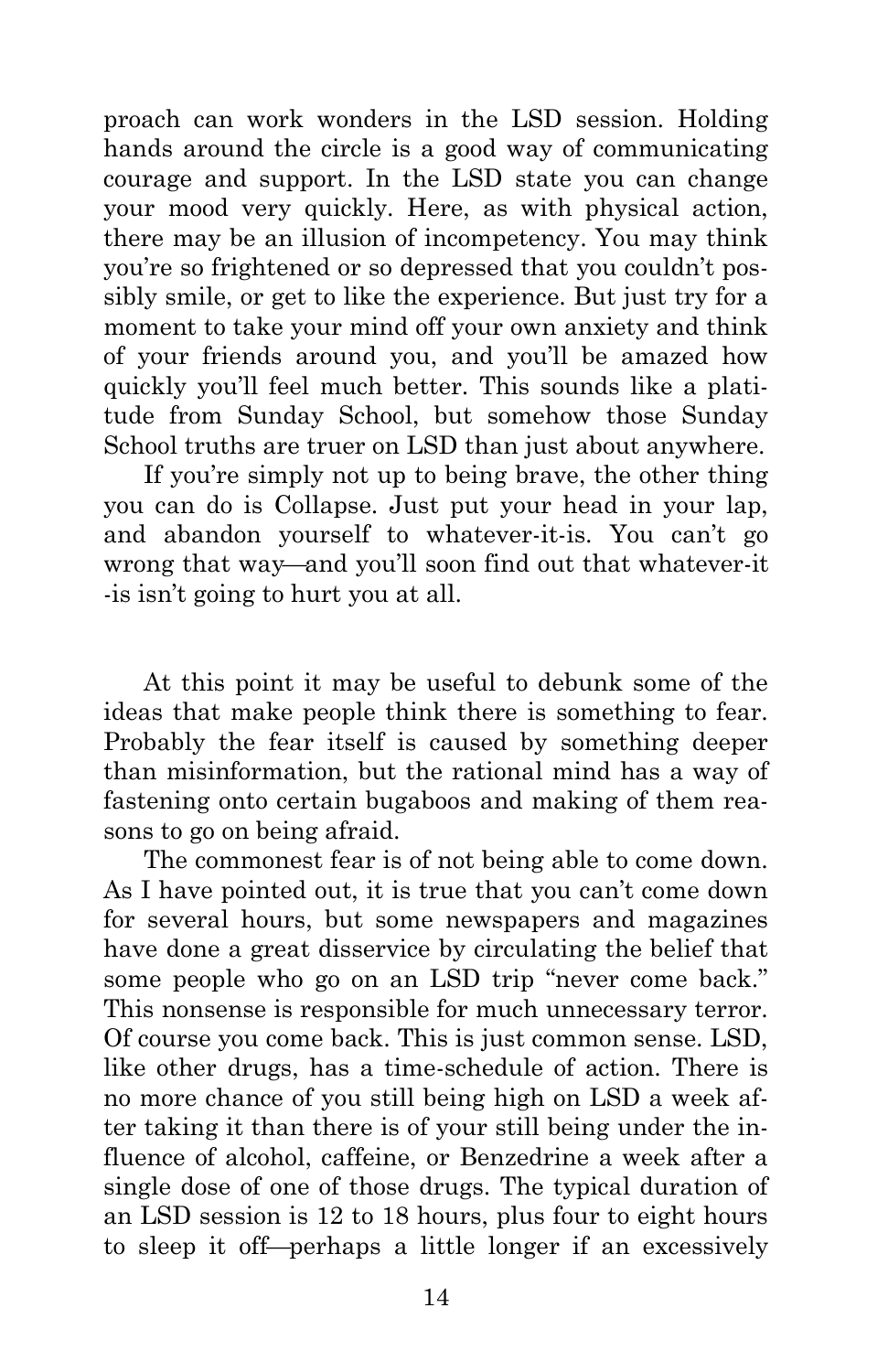large dose is taken. Even people who freak out come down on schedule, feeling like fools for having made such a fuss.

People having their first session are especially susceptible to the belief that they will not come down —this goes for those who are having ecstatic experiences as well as for those who are scared. Probably this is because they have not learned to take into account their altered sense of time. This is part of the reason why a clock is a useful thing to have in the room.

Another common fear is of dying. There are various reasons why people get the idea that they are dying during a session, but you need not get hung up on this if you just remember that nobody has ever been known to die of LSD—and it's been around for more than twenty years and has been taken by hundreds of thousands. No lethal dose for humans has been found, even though people have taken as much as ten times the usual full dose.

Some people worry about losing their control and doing something wrong or crazy. This is an illusion. The actuality is just the opposite —that it takes a certain amount of will power to do anything at all. You don't have to worry about what you'll do. The easiest thing is just to sit there, and in most cases, that's exactly what you should do. Since LSD has been heralded in the press as a producer of temporary insanity, we will probably be seeing criminals use it as an excuse for their crimes. The jury may buy it, but this is just nonsense. LSD doesn't take away your knowledge of right and wrong or your control over your actions.

As long as LSD is an illegal, or semi-illegal drug in some states, users will worry about being arrested. This shouldn't be a problem if you keep the following things in mind: (1) you should not let anyone in who is not a part of the original group; (2) if despite plans you do come into contact with an outsider he will not know you're high. It's not obvious to him the way it is to you —you don't have to make explanations; (3) even if he suspects you're high he can't prove it; (4) simply being high is not grounds for arrest. If it will make you feel safer, make sure there are no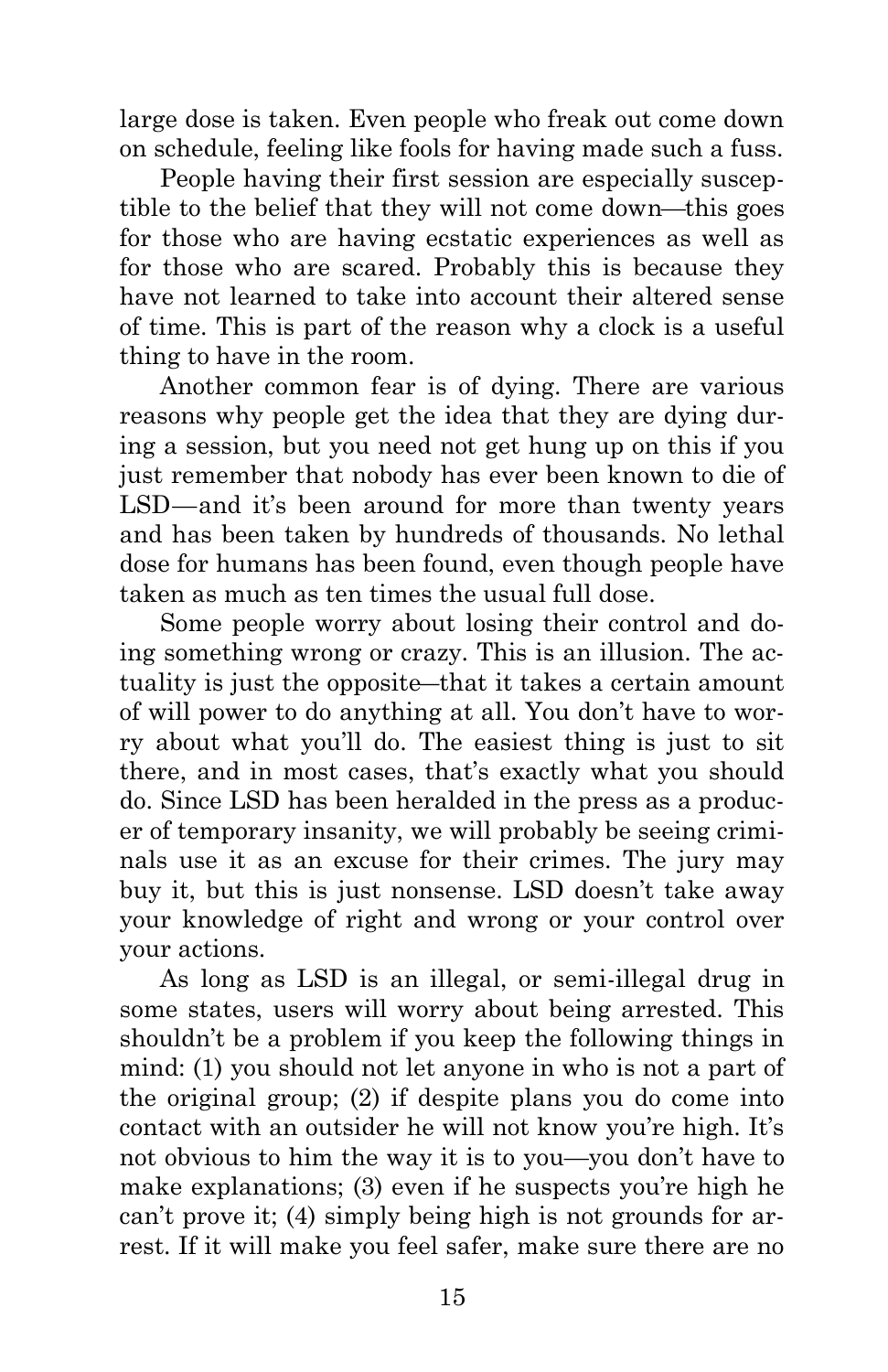drugs in the house.

A fifth thing people worry about in sessions is whether their companions are playing some sort of trick on them. These are the "paranoid" feelings you hear about: you may think your friends are looking at you strangely or that their words have hidden meanings. The knowledge that you have chosen your session-mates from among people that you trust, and that the paranoid feelings are a common occurrence on LSD should be enough to keep you from getting too embroiled in these fantasies. Think of something nice about your friend and he will *look* nicer and less menacing.

What it comes down to is that there is really nothing to be afraid of in the session. This will be clearer if you analyze the situation as follows: Suppose you *didn't* take LSD, but just decided to get together with a few friends and sit and think for 16 hours with occasional conversation. You might get bored, but you'd be in no special danger. Now in the LSD session, the *external* situation is just the same as the one described. The only difference is in what's going on in your nervous system. Your body chemistry has been changed in such a way that for 16 hours you will experience and think very differently from the way you usually do. But that can't hurt you. The next morning you will wake up pretty much your old self except that a very unusual 16 hours will have been added to your store of life experience.

So you don't need to get out of it. And if you refrain from trying to do so you will have averted the worst thing that can go wrong.

If one of your session-mates is playing Get Me Out of This do not tell him you will bring him down, and do not offer to get him a doctor or an antidote. Do remind him that the experience is transient if that's what he's worried about, and do assure him of your support. But don't make a fuss or try to be a psychoanalyst. It's usually useless to ask what's wrong, as he probably can't explain. Given your trust and confidence, he can work through his own fears.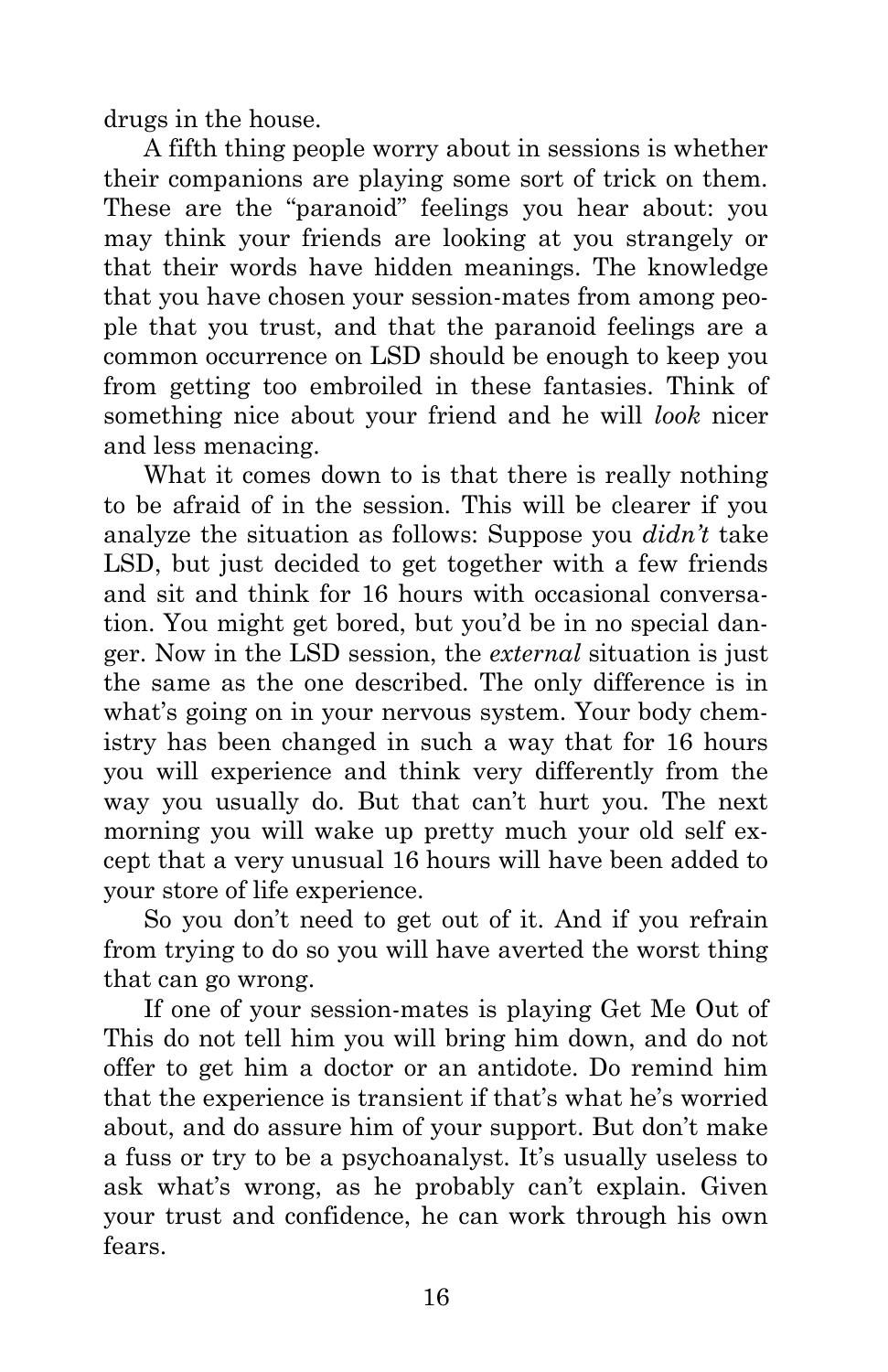I have been discussing the game of Get Me Out of This as it occurs early in a session. Occasionally it is also played around the seventh hour, during the "re-entry" period. Here the problem is less likely to be fear than to be physical discomfort, tiredness, depression or disappointment at coming down. These problems are seldom severe if you've done what you should during the earlier hours, and if you stay where you are and don't play Let's Call It a Day. The rule is the same: don't try to get out of it. This phase too must proceed at its own pace. If your muscles are tight, a little Librium or marijuana can help relax you. Alcohol and heavy eating are to be avoided.

#### **THIS ONE DOESN'T COUNT**

is a game played whenever you take a psychedelic for any trivial or unearnest purpose.

The commonest instance is when taking a drug whose potency you are uncertain of. So you try a little to see if it works. And it does. And then you discover that you are going to have to go through the whole thing, and you really hadn't planned on it.

Then there are sessions entered into for the purpose of testing some impersonal scientific hypothesis about the effects of the drug. Let's take some LSD and see how fast we can memorize nonsense syllables or how big our pupils get.

There is nothing wrong with testing scientific hypotheses under LSD, but this is best left until you are sufficiently experienced to do these things without losing your grip on the spiritual nature of the experience.

An LSD session will always be an intense encounter with reality. Every session counts. If you remember this foremost when going into a session, you will be able to keep other purposes in their place.

#### **EVASION GAMES**

The four games that follow: Baby, Couch, Drunk, and Let's Have an Orgy overlap to some extent and have at their common root an attempt to evade responsibility in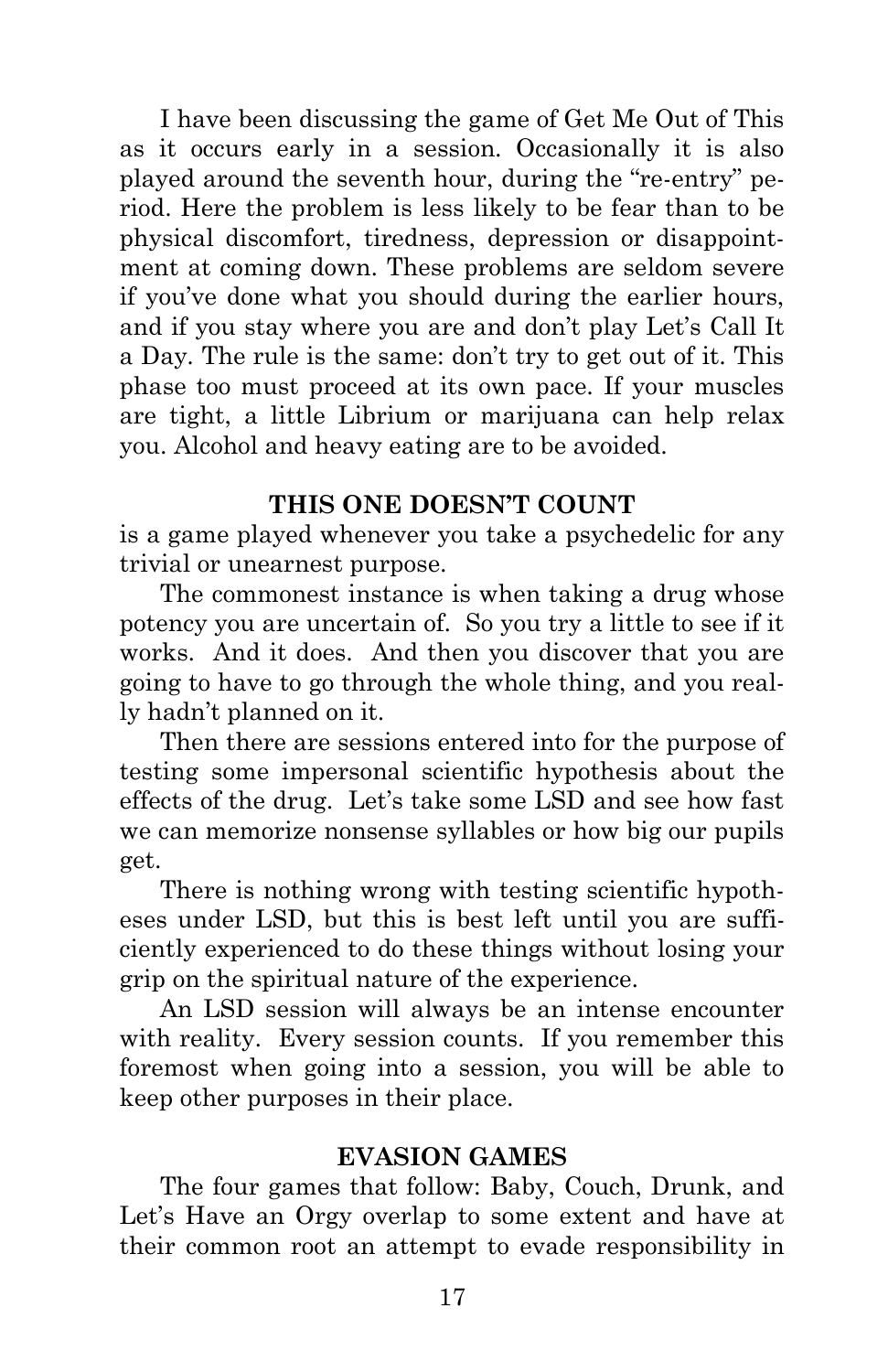the session. Probably we all play various games to avoid responsibility in our daily lives, some of which LSD tends to cut through and expose to us. Some people, in an effort to avoid the discomfort of being exposed to themselves, plunge into a number of distracting games which seem to be attempts to prove that they are really drugged, irresponsible and don't know what they are doing; or they may try to become completely dependent on someone else, like a child. Alcohol parties are the prototype for this kind of game in our culture. Because alcohol, in large doses, really does cloud consciousness and impair functionality, there is some truth in the claim that a drunken person is not fully responsible. This gives the game players tremendous latitude to make fools of themselves, excusing it later on the grounds that they were drunk.

On LSD there is no such excuse. Consciousness is heightened, not clouded, and there is no particular impairment of muscular coordination, beyond, perhaps, some initial dizziness. if you get into any of the following games you'll know it's your own fault, whatever you may let others think.

#### **Baby**

A young man I know who has just passed his first birthday has a standard procedure whenever he sees something interesting or pretty. He grabs it and gleefully pulls it to pieces. Some people in sessions are almost like this. They go about digging their fingers into things, crushing things, and dropping them any old where. They throw soap suds or kleenex around the floor. Now ordinary objects can be very fascinating when you're high, holding some of the newness and wonder that they must hold for a small child. But do be gentle. Don't destroy what you appreciate. Otherwise you will have a gruesome re-entry, as you come down to a room that is a complete mess. And you'll have to clean it up—or you'll never find your shoes.

Another variant of Baby is where a session participant acts helpless and expects others to look after him. He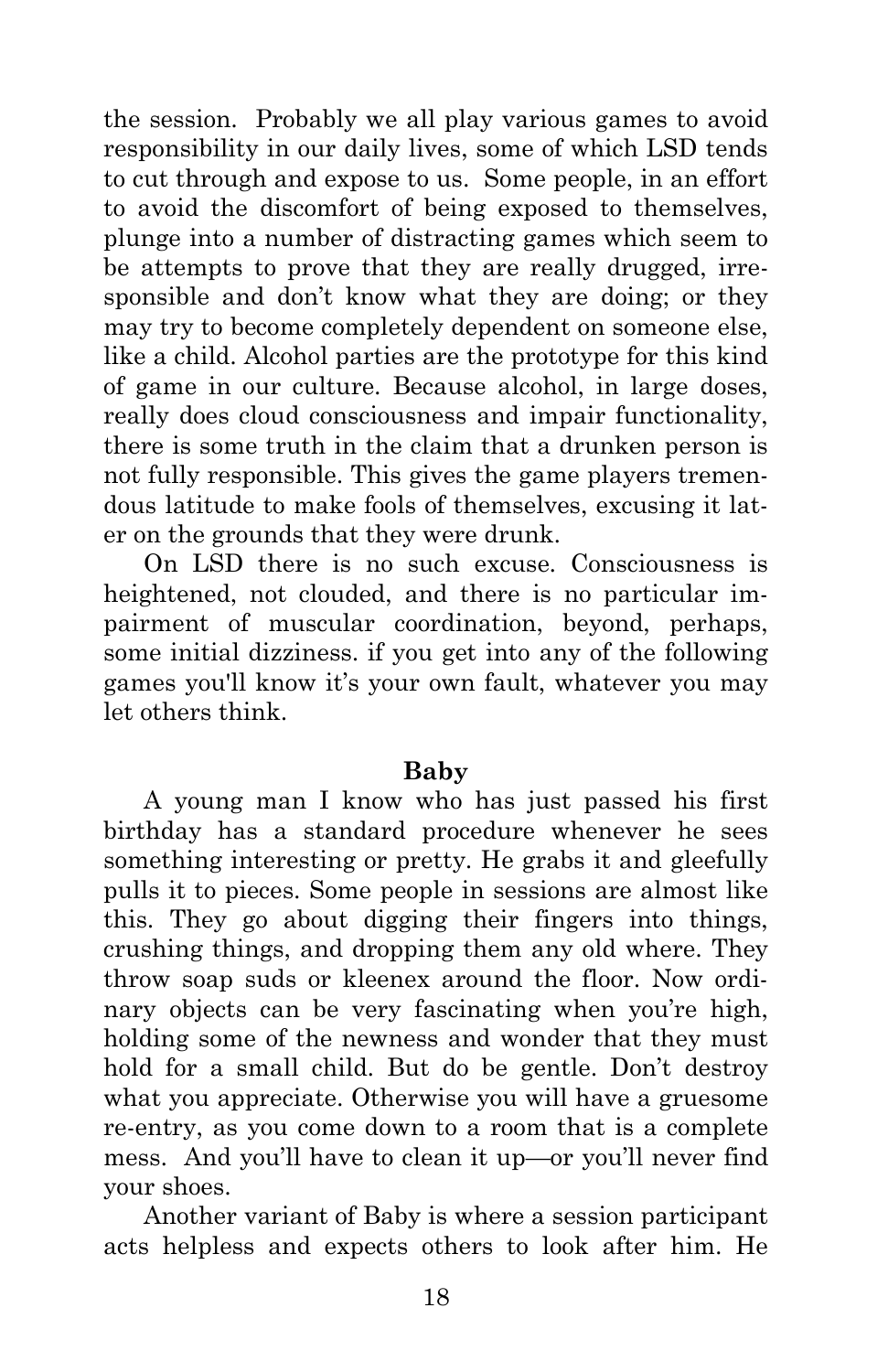communicates only in monosyllables or meaningless noises, wants others to pay attention to him and fetch him food and water. I suppose Freudians would call this "regression to the oral stage," but I call it playing Baby, as a reminder that it doesn't just happen to a person, but is within his control. If you play Baby, you will miss the joy of sharing the experience with your friends. Besides, you will feel like a fool later, and nobody is likely to want to turn on with you again.

#### **Couch**

is a game where you decide the session was made for your personal psychoanalysis and start telling whoever will listen all about your childhood traumas and current neuroses.

Now a degree of self-exposure in a session is good. As you see through some of your phobias and hang-ups you feel elated and want to tell somebody, and you often find that your friends have been hung up on the same petty thing that you have, and you laugh over it together and enjoy the feeling of relief.

Playing couch is another matter. Pouring forth your entire stream of consciousness out loud is not honesty, it's an attempt to monopolize attention, and it also tends to keep your mind in a rut, shutting out new ways of looking at your problems.

People who play Couch are terrible bores. Of course it's different if you are turning on with a psychoanalyst, and that's what he wants you to do. I can't imagine wanting to turn on with a headshrinker, but there's no accounting for tastes.

#### **Drunk**

The person who plays drunk tries to avoid any existential encounter in the session by reducing it all to silliness. He knows that anything he may be experiencing is "only the drug" so he's not about to let it move him. He giggles and snickers incessantly, moves with exaggerated clumsiness, and generally acts the buffoon.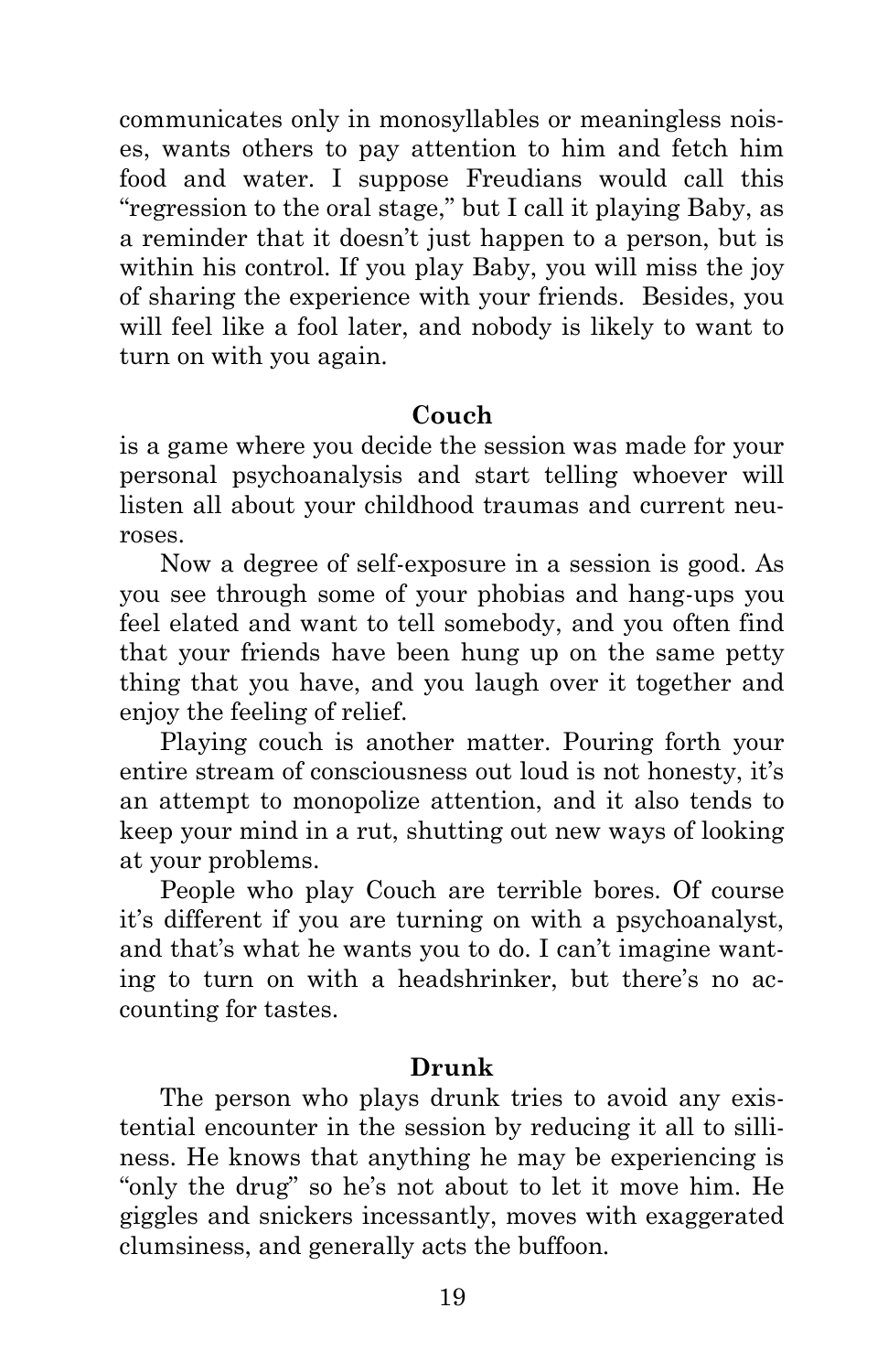Like Baby and Couch this is a case of carrying to extremes something that is a normal element of the session. There is an aspect of absurdity and humorousness to ordinarily serious things which is one of the delights of the LSD experience. It would be a strange session in which nobody laughed.

The trouble with the guy who plays Drunk is that he won't leave room for anything else. Nothing can be sacred to him. He can't say anything sincere without immediately qualifying it with a nonsensical or cynical remark. Often he shows that he thinks of his "indulgence" in LSD as a dissipated or naughty thing to do. In other words he does everything he can to shield his little ego from the impact of LSD by pretending that he is just on a drunk. He cheats himself and brings his companions down.

#### **Let's Have an Orgy**

is like Drunk, only worse. At one of my first morning glory sessions there was a boy who kept stamping the floor nervously and insisting "Let's put on some records and have a fuck'n party"—somewhat to the confusion of others who, just feeling their way into this new state of consciousness, were not at all in the mood for a party, but wondered whether they were being party-poopers for not going along with these demands.

Some people, faced with the strange and disquieting initial effects of LSD, respond by flinging themselves into a frantic pursuit of sensual pleasure. It is a kind of way of playing Get Me Out of This without the screaming. And like Baby and Drunk it draws on the cultural association of drugs with irresponsibility and wild behavior. To help convince himself, the player usually tries to draw his companions into the game. The forced nature of this behavior is obvious when you realize that LSD actually decreases, at its peak virtually eliminates, physical cravings. Loud music, food, sex games, jumping around, can do little to comfort the person whose real problem is that he wants to drown out his thoughts.

If one of your session-mates is playing this game, do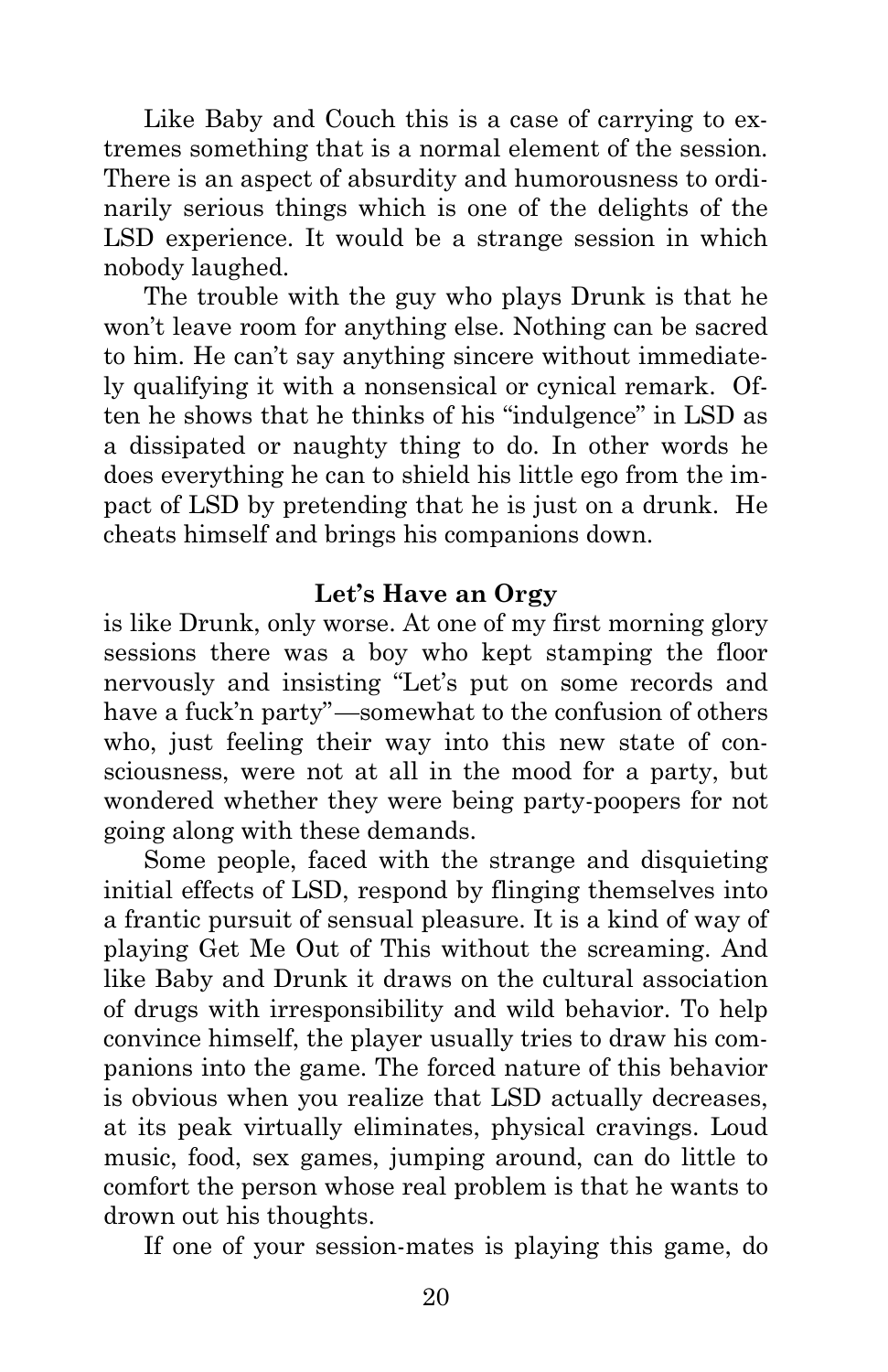not feel that you have to play it with him in order to be a good sport. Sit quietly and encourage him to do the same. The real pleasures of the session, including the sensory, come without seeking them, without straining, without *doing* anything.

#### **WHERE'S HARRY?**

is a game most often played around the fifth hour of a session, though it can crop up any time.

You think you'd like to wander off from the group and go do such-and-such (eat supper, see what Harvard Square looks like when you're high, visit Joe, etc.). If you slip out on a pretext of going to the john nobody will notice for a while. You feel confident that you'll be o.k. After all, it's your session, don't you owe it to yourself to see all the things you can while you have a chance?

You do not. In the first place it's very inconsiderate. Your companions will notice your absence very soon. Time passes slowly for them—even a ten minute absence can seem like an hour. You are in a state where you are easily distracted. Once you wander off there's no telling when you'll get back. And all the while your companions can think of little else than "Where's Harry? Is he all right? Shouldn't we send somebody to look for him and make sure?"

You may feel that of course you're all right and it's silly for them to worry. Nevertheless they will, and this is quite natural. There is still a certain amount of distance between you and the unbedrugged world. Your friends aren't sure but that you could get into some kind of trouble. It seems as though you've been gone for an awfully long time.

In the second place, you are confusing categories if you think that seeing as much as possible during a session means wandering around and seeing as many physical places and things as possible. The trip is internal. Moving around and seeking a large variety of external stimuli is only a distraction.

A third reason is that people who are going through a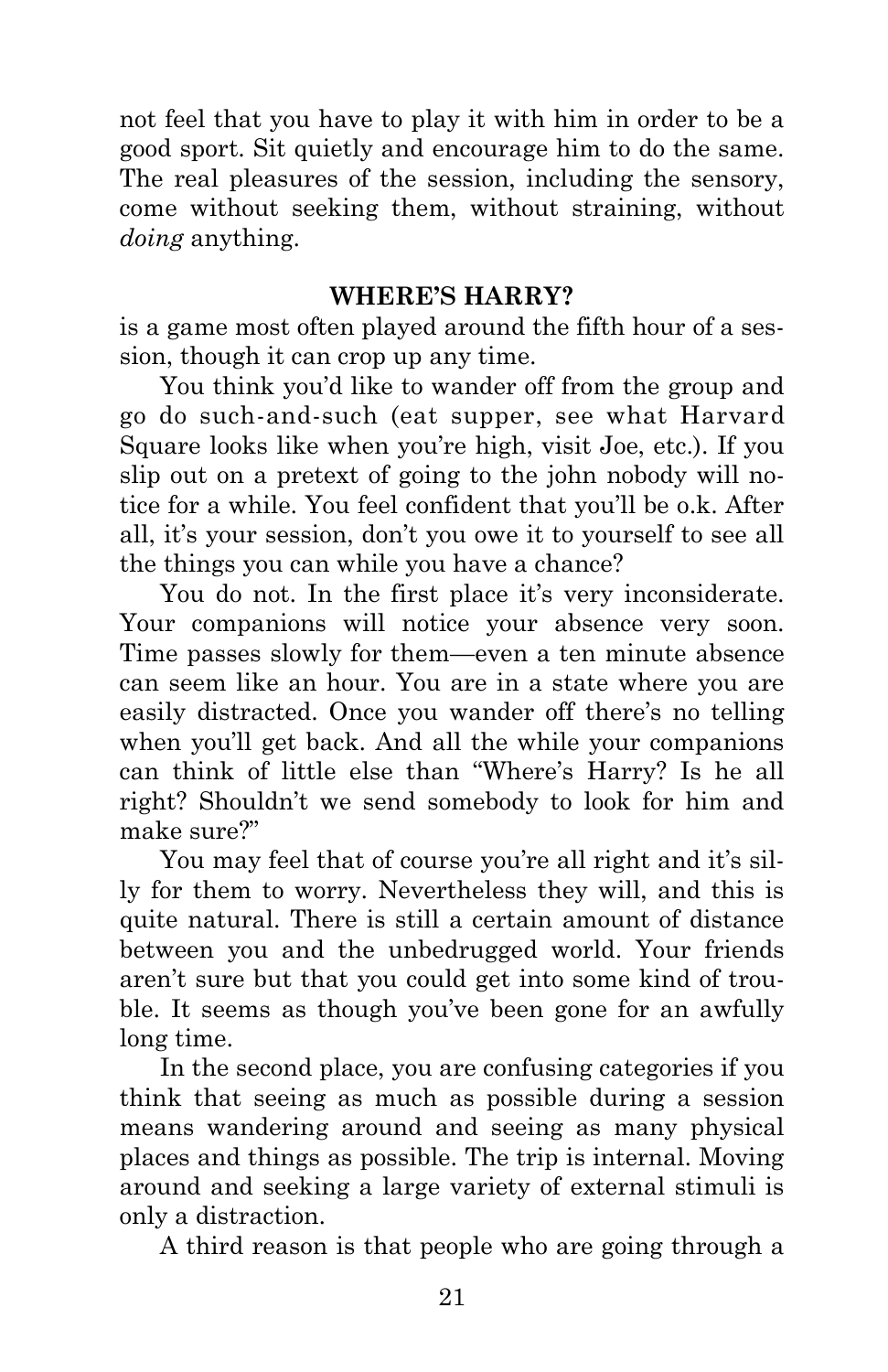session together form a small community. Staying together helps keep everybody turned on, by mutual reinforcement. You would find that people outside are not so easy to communicate with, not having been through this very intense experience with you and your friends. Your friends need you to help maintain the group feeling, and you need them. So stay together. This doesn't mean you should shut yourself off from your non-psychedelic friends —but there will be time enough to see them when you're not high.

If another member of the group pulls a Where's Harry? on you, do not send a person who's high after him, as this will just change the game into one of Where's Harry and Bill? If there is someone there who hasn't had any LSD, you can send him to find Harry and try to persuade him to come back, or at least make sure he's o.k.

#### **MIND READER**

The feeling that you know just what is going on in somebody else's mind, or that they are thinking the same thing you are thinking, often occurs in sessions. Sometimes you're right and sometimes not. The question whether actual telepathy takes place during sessions (or at any other time) is a controversial one. But one thing is certain: at least *sometimes* when you think you know what your companion is thinking, you are definitely *mistaken.*

Verbal attempts to establish whether your effort at mind-reading has been successful are most unsatisfactory when conducted during a session. This is because verbal exchanges under LSD consist of about one-tenth words and nine-tenths innuendo. Unfortunately, the innuendo which the speaker intends to communicate, or things he has communicated, is often very different from what the listener thinks he meant. The result ranges from hilarious confusion to paranoid suspiciousness and annoyance.

Facial expressions are not an adequate indicator of thoughts either, because you can see them distorted, and can project your own feelings onto them.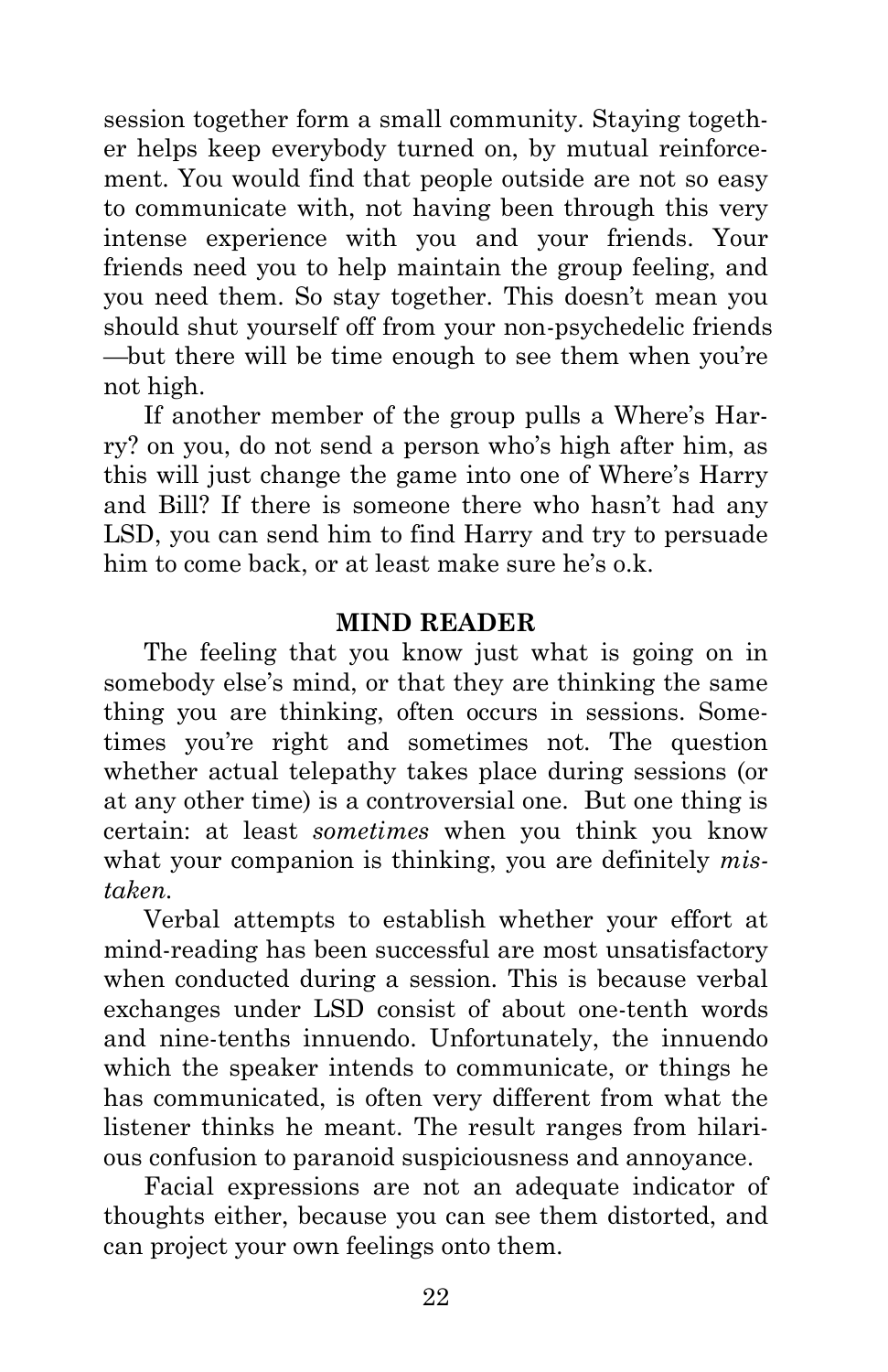An unfortunate byproduct of the game of Mind Reader is that the player may feel let-down and betrayed when his companion fails to act on the understanding which the Mind Reader erroneously thinks has been reached. Or the Mind Reader may become paranoid when he thinks he perceives hostile thoughts in his companions. Also, he may confuse his companions if he adopts an "I know what you're thinking" or "You know what I mean" attitude. The companion wonders desperately how to respond in this situation where he is in the impossible position of not knowing what his friend thinks he knows his friend thinks.

The rules to follow in order to avoid these hang-ups are: (1) Don't assume that you know what your companions are thinking, even if it feels that way; (2) Don't assume that they know what you are thinking; (3) Avoid extended conversation during the peak of the session. Do not try too hard to make sure that you understand what one another are saying; if this effort becomes too involved, give it up and have a period of silence; (4) When you do speak, speak literally rather than figuratively, in brief concrete sentences; (5) If asked a question, give a literal, straightforward answer.

If you wish to experiment with ESP during a session, this should be agreed upon by the members beforehand. Like other scientific tests, this is best postponed until you have had several experiences with LSD.

#### **I HAVE ALL THE ANSWERS**

Novices in LSD sessions sometimes become convinced that they know the answers to all the mysteries of life and the universe. The very people who are most dogmatic about this are often the most confused and perplexed around hour seven when they are returning to ordinary consciousness.

Go lightly. There are valid insights to be had in the psychedelic state, but their value lies in their applicability to daily life. Remember that you are in a transient state, and think of how you can put your insights to work to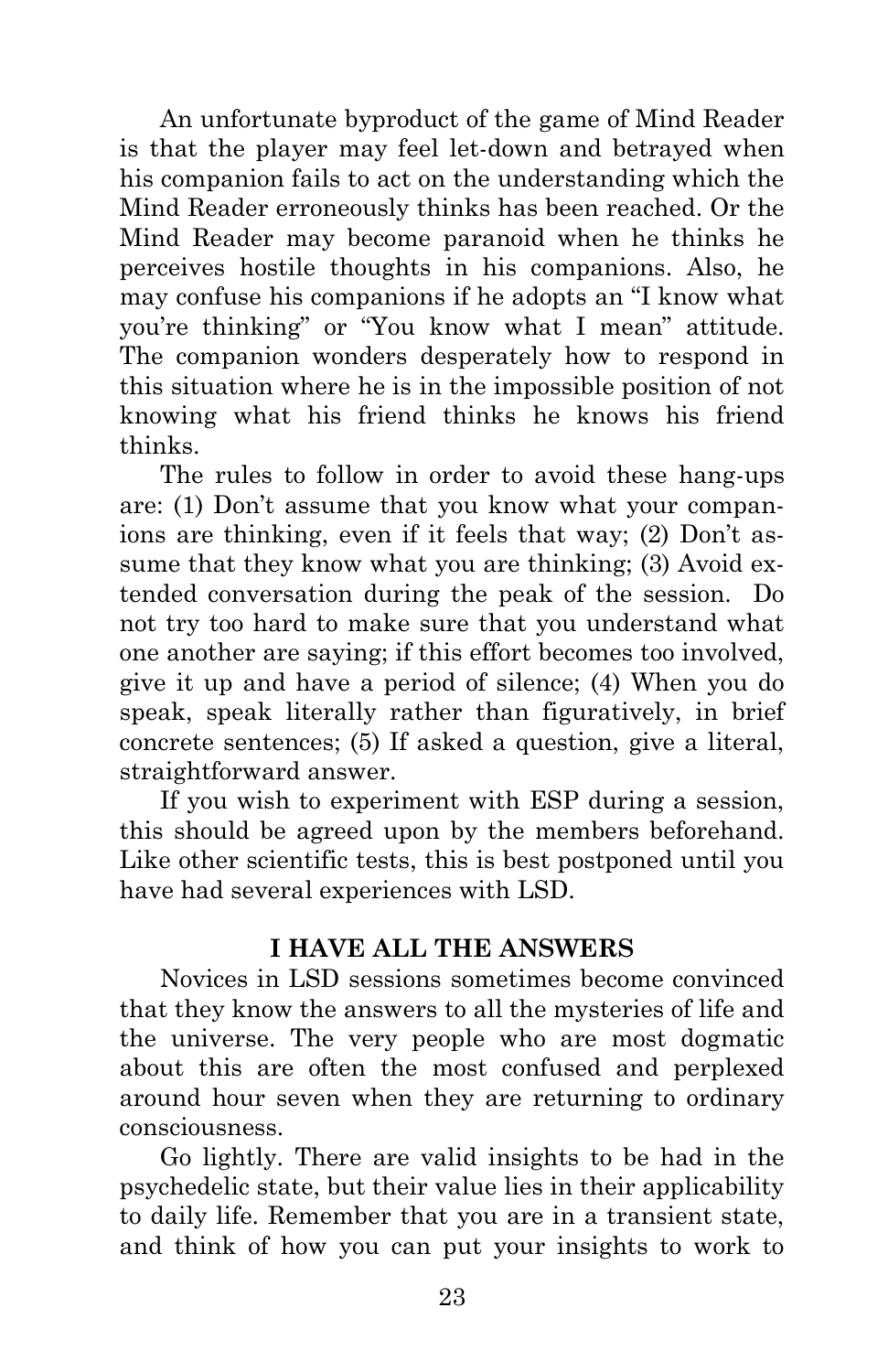help you lead a better, richer life in your ordinary consciousness. Do not force your ideas on your consciousness. There is nothing wrong with expressing your thoughts, but you should respect the fact that your companions have thoughts of their own.

If you ever feel that you have all the answers you may be sure that you don't—no matter how many sessions you have had.

#### **MESSIAH**

The Messiah player not only has all the answers, he's going to tell the world about them. He runs out into the street or grabs the phone and tries to call the President. Anyone who interferes with him is preventing the salvation of the world and is put in his place.

One can't help sympathizing a bit with this guy. The world does need saving. If only it were so easy. Alas, the insights of LSD, vivid though they may be to you, are not readily communicated. Being essentially nonverbal, they are not even easily remembered. You will be batting above average if you can save yourself.

The urgent message you have to convey to those outside, if it is really communicable and worth communicating, can be conveyed tomorrow, more effectively because you will be in a state of mind nearer to that of your audience. Write it down.

#### **US AGAINST THEM**

There is something about LSD revelations that makes them seem so obvious you can't figure out why you never saw them before. This tempts some people to jump to the conclusion: It's Them. They (the squares, the Establishment or what have you) don't want people to know this. They're keeping it secret.

Now this doesn't make much sense, because They would have to take LSD Themselves to have this particular secret to keep—and They don't. But the legal restrictions on psychedelics add impetus for many to leap to this implausible hypothesis, and to build on it a view of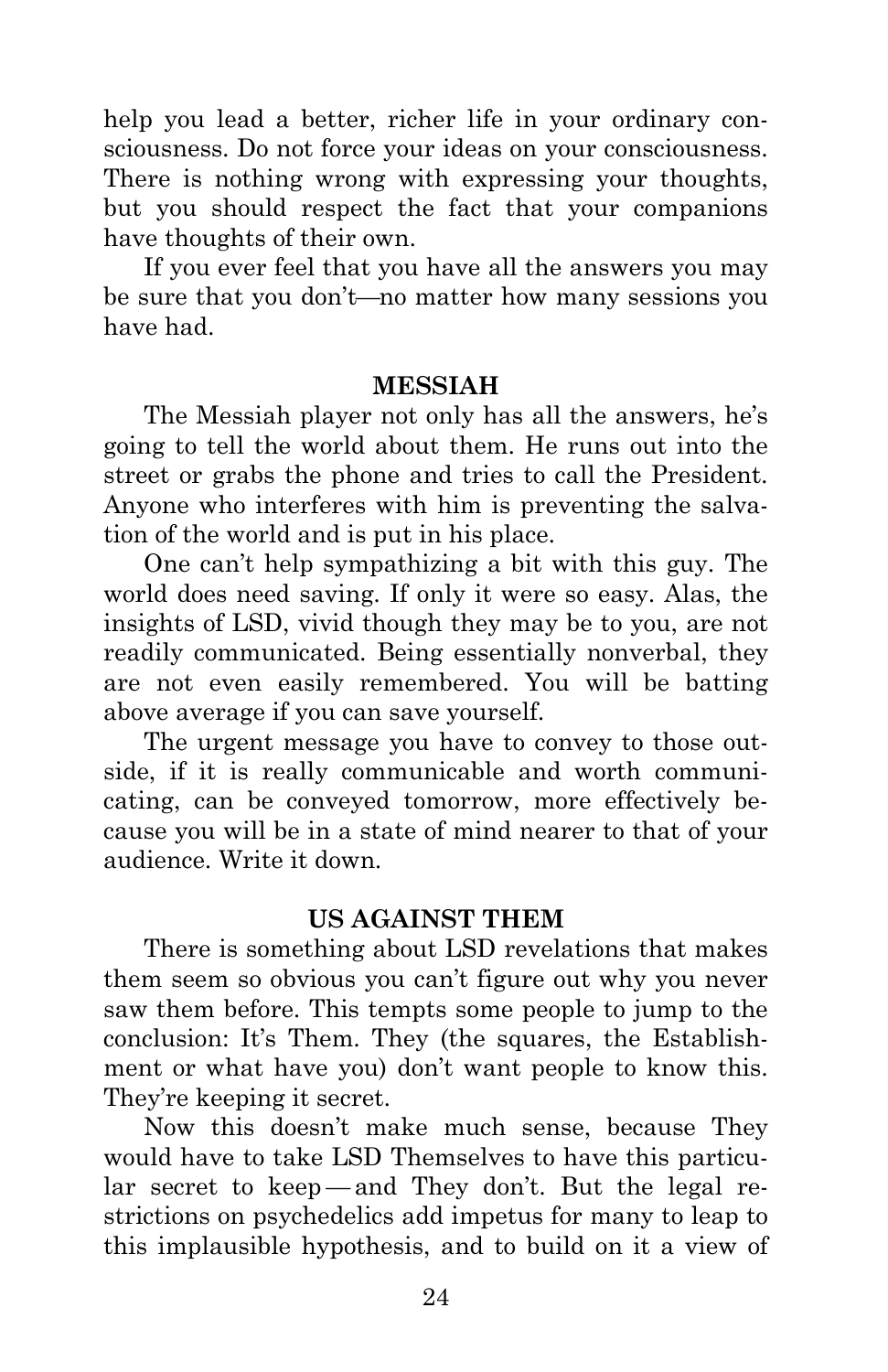society divided into the Good Guys and the Bad Guys.

There are two separate questions here: Why are the psychedelics banned? and Why do you not ordinarily have the degree of illumination that you have when you're high? I doubt these questions have any connection with one another, because the people who ban LSD don't know much about the nature of the experience. Politicians who make laws are usually motivated by a complex mixture of the desire to promote the public welfare and the desire to promote their own careers, conditioned always by what they know and what they don't know. Some undoubtedly sincerely believe that LSD is dangerous, and that passing a law can reduce the harm. Others may not give a hoot about LSD, but see a chance to make political capital out of the issue. What is extremely unlikely is that a group of evil men in a smoke-filled room conspired to keep some cosmic secret from the public knowledge.

The reason why you do not have a certain kind of consciousness without the aid of LSD is probably just that your nervous system doesn't work that way. *Should* it work that way? Is the psychedelic state the natural state, which you have been deprived of by your particular kind of upbringing?

I don't think so. There is no evidence that any culture, anywhere, ever produced a race of permanently turned-on individuals. The psychedelic state, which is suited for contemplation and for overviewing the universe, is probably not well suited to the kind of daily work that produces the necessities of life. Remember that the psychotics and Holy Men who are (somewhat romantically) supposed to have attained a permanent high generally have to be supported by others.

Does this mean that you can take nothing of the experience back with you? Obviously this is not so, since psychedelic experiences seem to make such a profound impression on those who have them. Any insight which you can formulate verbally can be brought back, and will continue to be useful even though it no longer has the emotional immediacy of the session. Some of the ecstatic glow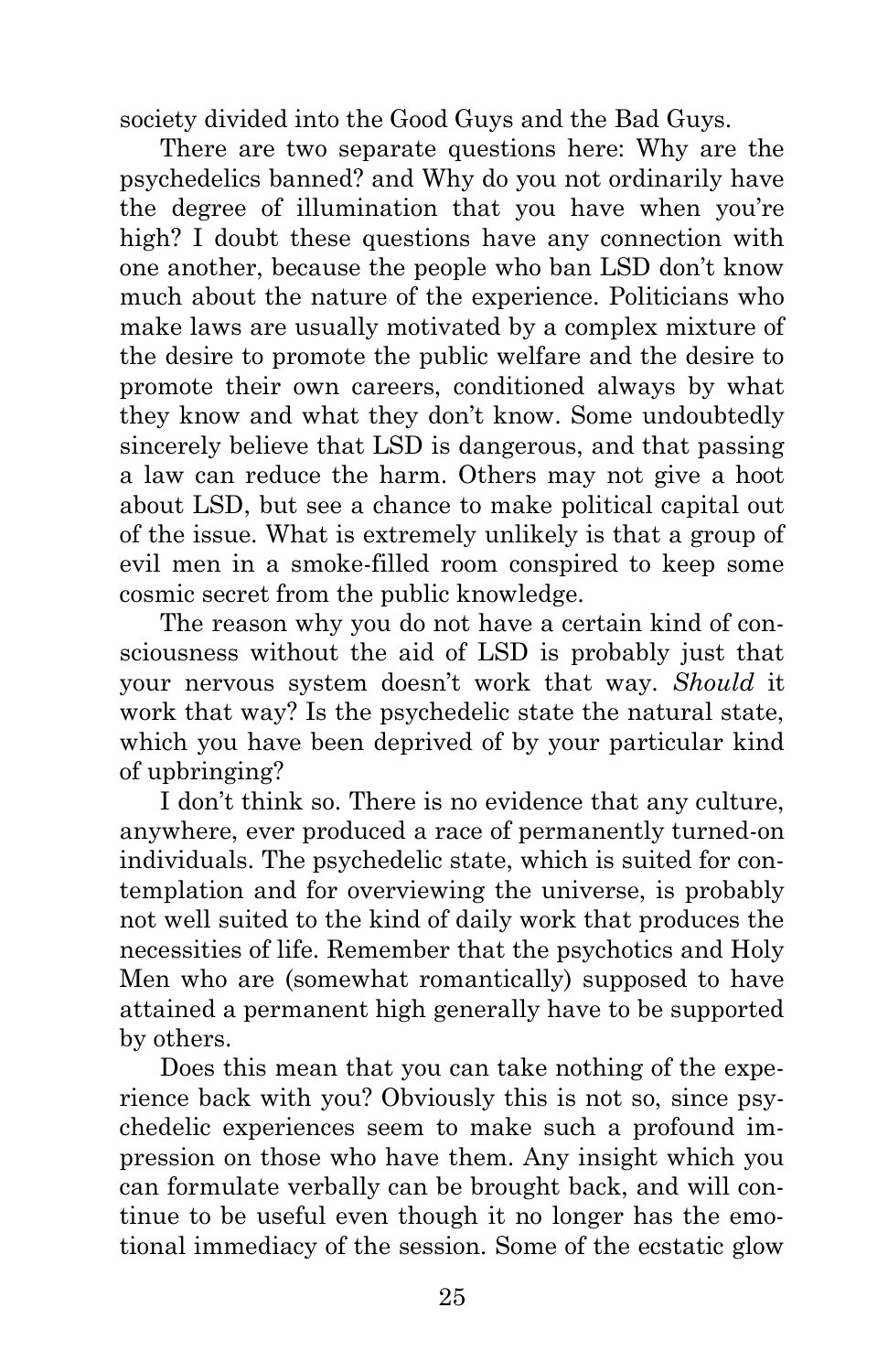can be remembered, but only dimly; and you will realize when you have a second session how much you had forgotten. The effort to bring back and apply to your life what you have learned from LSD is a continual challenge.

It is to be hoped that you will not go back with an arrogant view of humanity that divides the world into We who have Been There and They who have not. A sense of community with your fellow LSD users is natural and good, but if you sever your relations with non-users and look down on them as squares you will become irrelevant, and your message will not be heard.

#### **LET'S CALL IT A DAY**

is the commonest of session mistakes, and perhaps the one least deserving of being called a game, since it so often results from ignorance, rather than from any dishonesty or evasion. It is simply the attempt to terminate the session too early.

An LSD session lasts at least 12 hours, more often 16. But as you can see from the graph [figure 1], there comes a time between the fourth and sixth hours when the intensity of the experience drops sharply and the remaining hours are a kind of leveling out. This time has sometimes been called the "re-entry period." The re-entry period retains the accelerated thoughts of the earlier parts of the session, with somewhat more visual distortion and somatic sensations, and less of the euphoria and flexibility of mood. It feels a lot more like the normal state than the earlier hours, but it is not the normal state. Most people who have not been told otherwise assume that the session is over when they reach this point around the fifth hour and try to go back to everyday activities, go out, eat dinner or try to sleep.

This is a mistake, because rushing back to everyday activities tends to dissipate the insights of the session, and it also tends to be depressing or a "bringdown." Sleep is impossible, and premature attempts usually make you uncomfortable. Eating too early in the session can make you feel sick.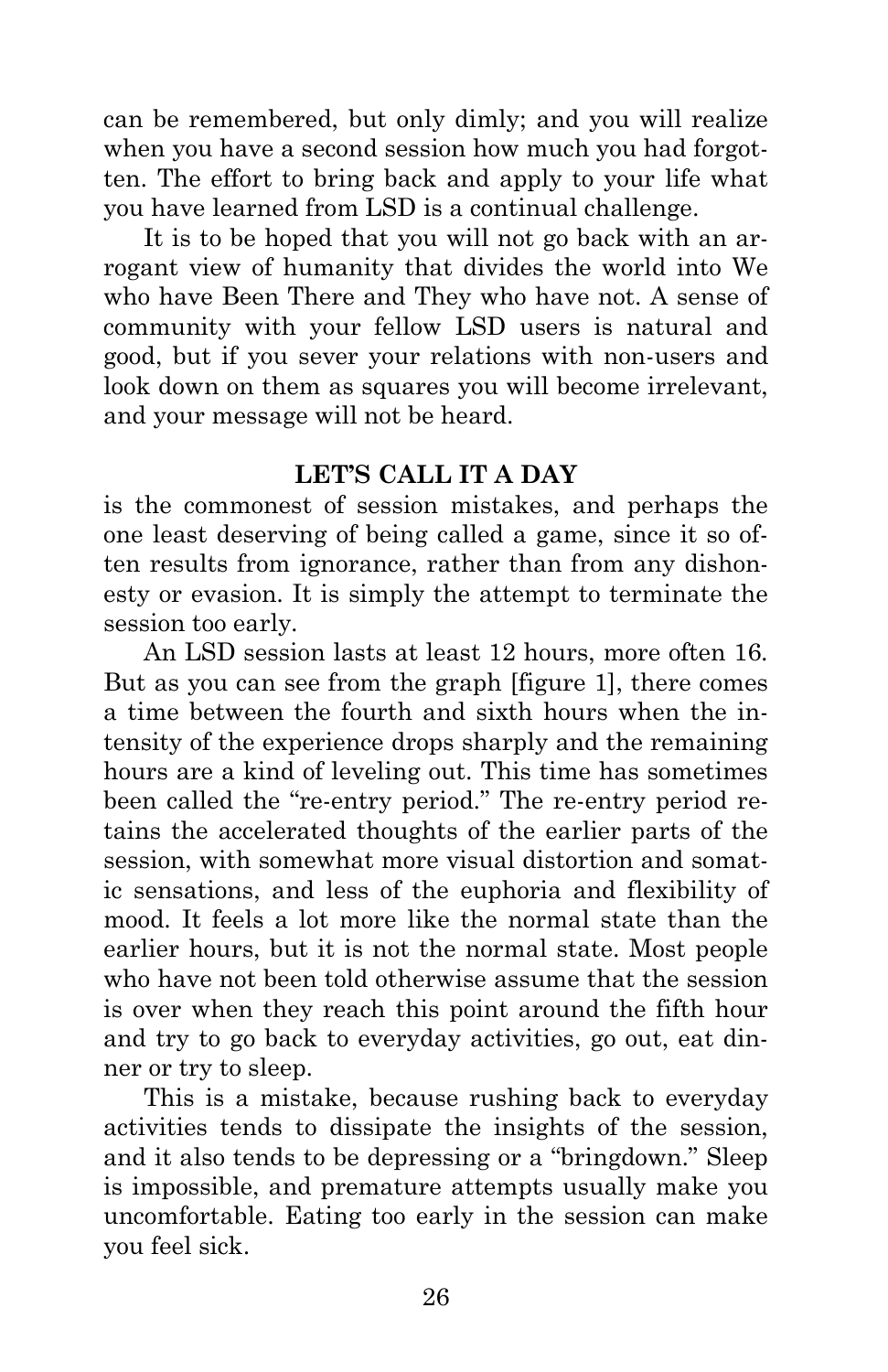Actually some of the most valuable work of the session can be done during re-entry. This is the time when you can think over the insights of the session, from a vantage point somewhat closer to your usual state. In fact whether your experience is merely an isolated event or is relevant to your life as a whole may depend largely on how you use your re-entry time. Stay in one place, together with your session-mates. You can talk more now than you did before, but periods of silence are still helpful. Sit quietly and meditate; don't become distracted. This takes patience, because re-entry hours pass *very* slowly. By the eleventh hour it is o.k. to eat a light meal or to go off by yourself if you want to. After sixteen hours you should go to bed and get some sleep. If you have difficulty sleeping at this time a light dose of Librium or phenobarbital will help. You will be somewhat high until you go to sleep.

#### **A FEW TIPS**

A session is tiring enough without staying up all night. Get a good night's sleep and start in the morning.

Shun mirrors. On LSD you probably look awful to yourself in the mirror, probably because your pupils are dilated, and you see all your pores. You don't *really* look that bad.

Don't stare at a companion, just because his face is changing into a multitude of different forms. He doesn't know why you're staring.

Respect the undrugged state — you have to live in it. Write your memoranda in a form that will make sense to you tomorrow.

To avoid bad session games: Stay in one place. Don't talk too much. Be considerate of your companions.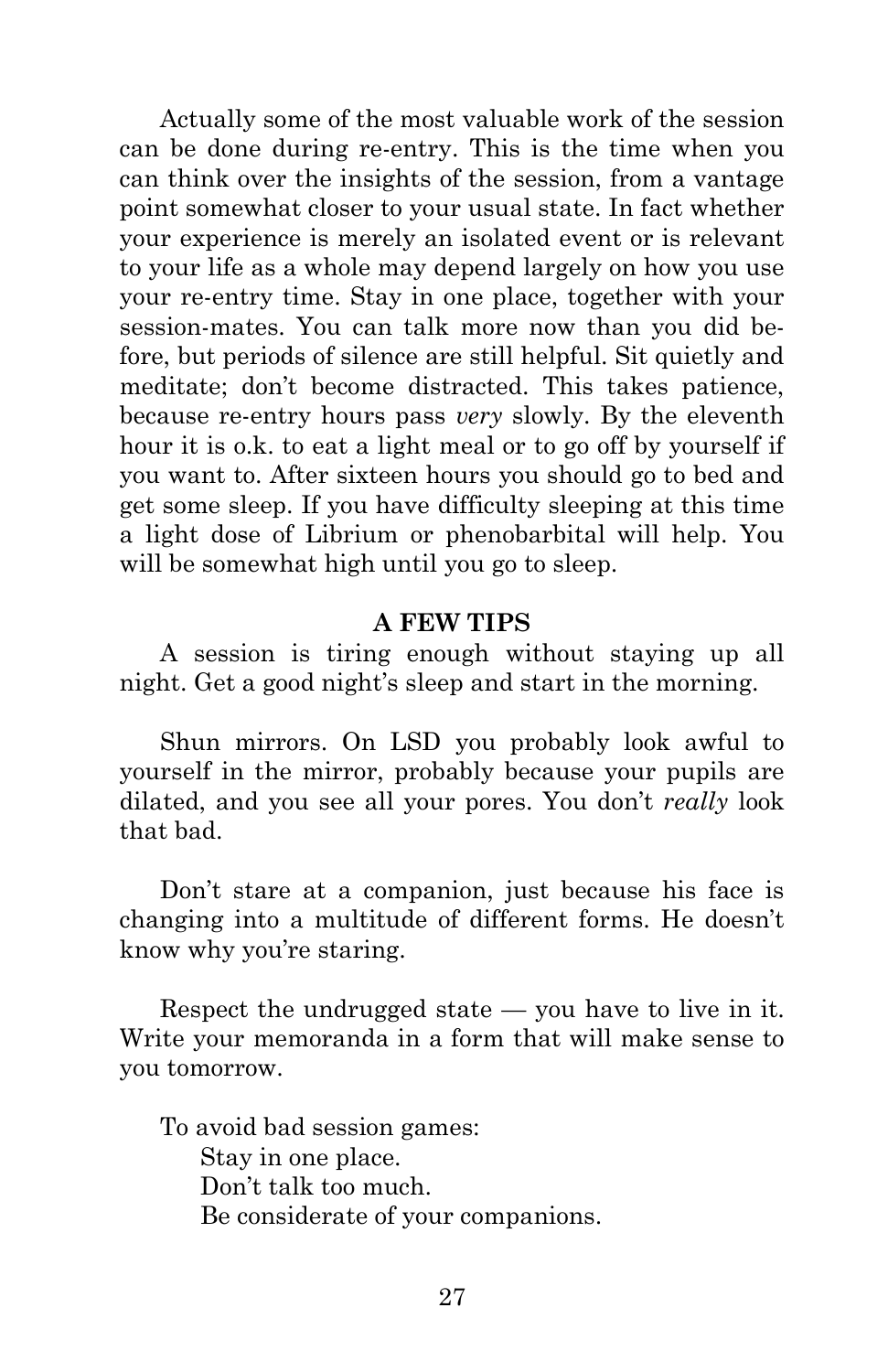#### **SO YOU'VE HAD LSD**

First of all, if you haven't had several hours sleep since you took the LSD you're on the wrong page. Go back to the page headed "Let's Call It a Day." Come back to this section tomorrow morning.

So you've had LSD. It was your own unique experience. You may be wondering whether various aspects of your session were typical or not. Undoubtedly some were and some weren't. Since you are a unique person, your experience was not quite like anybody else's. If in the coming weeks you find, talking it over with your friends, that something happened to you which nobody else is expressing, that, at any rate, is very typical.

For the next several days you will experience a mood which is a little different than your usual one. If the session went well, you'll probably feel better than usual. But if the session was disappointing you may be depressed. If so you should be aware that this is an after-effect which will go away within about two days. The experience of an altered mood after a session lasts about as long as the physiological tolerance to LSD and may quite possibly have a physical, as well as a psychological basis.

You may be wondering whether you should take LSD again, and if so how soon? I advise waiting at least three months. Why so long? Well, hopefully this session has given you a lot to think about. You should have time to work on integrating what you have learned into your everyday life. After you have lived with it for several months you can come back to LSD from a new point on your life path and find new messages and new meaning. But if you take LSD too frequently it can become a disruptive force: instead of gaining strength and understanding you may only become more confused. Also the experience may lose its profundity, may become commonplace and ineffectual. In general I find that the longer I wait for a session the more meaningful and helpful it is.

(If this talk of meaning leaves you cold because your experience wasn't very meaningful, it may be that you got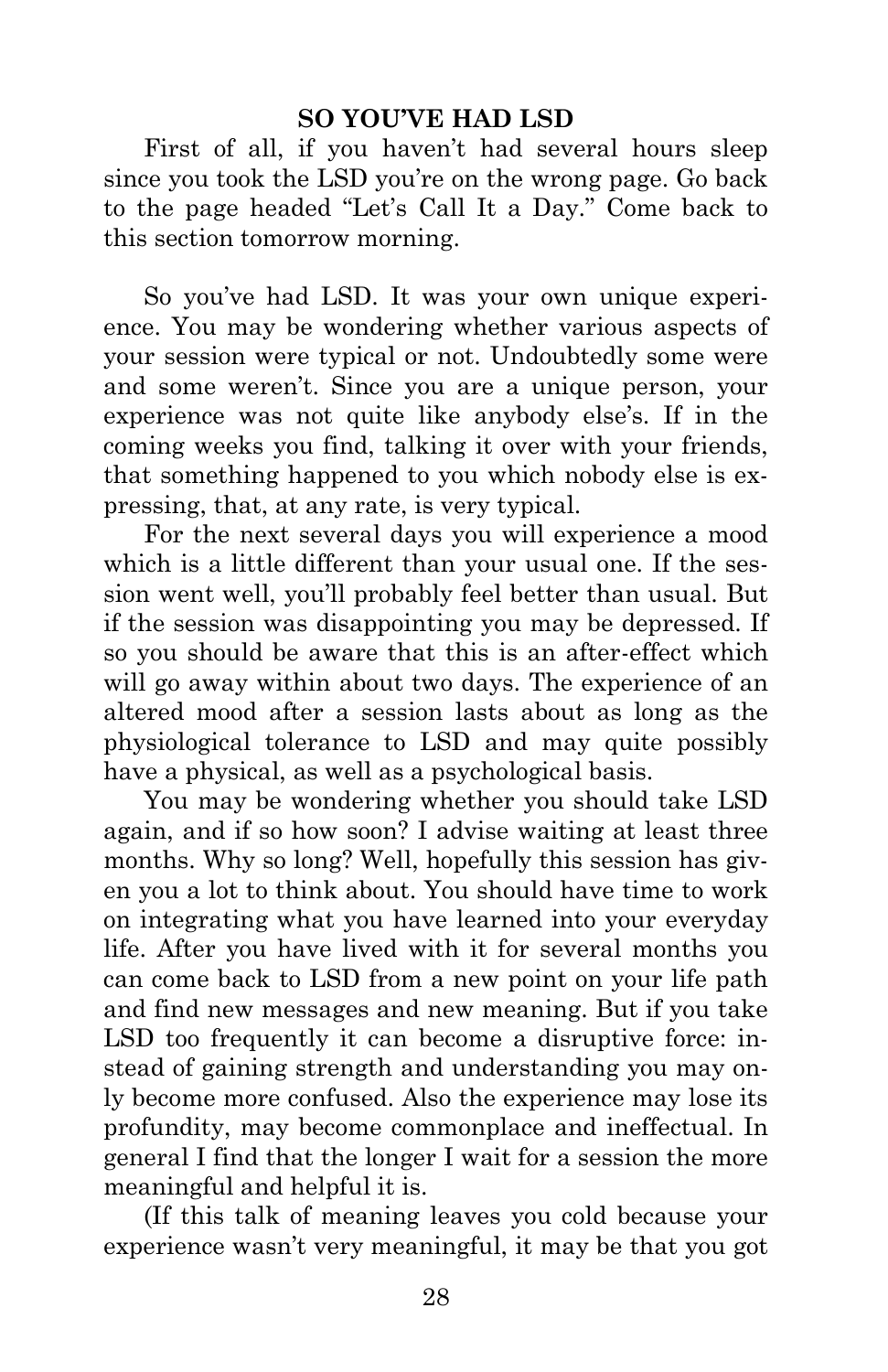gypped on the dose, or it may be that your state of mind kept you from letting go. I'd still recommend waiting a few months before trying again.)

I think most people, just after a session, realize intuitively that they should not turn on again soon—but sometimes they forget how they felt and do it anyway. Therefore you should make a decision now about how long you are going to wait and stick to it.

If you do take LSD again, your next session will be different from the first—in fact each following session will also be different. There is something very special about a first session which is never quite repeated. Do not try to repeat or relive past sessions, but be open to what each new experience has to add to what you have learned.

Now that you have had this experience, what do you do about it? People have been asking this question ever since psychedelics were discovered, and it has never really been answered. Do you go turn on everyone that you can (hoping that maybe *they'll* figure out what to do about it)? Do you emulate the hip crowd, adopting their "psychedelic" fashions and jargon? Should you become a monk? Take up Buddhism or astrology? To whom should you turn for advice?

A complicating factor is that at the present time of writing (early 1967) the word "psychedelic" seems to be an adjective that sells soap. A great deal that has little relevance to the LSD experience goes under the name "psychedelic." Don't be hasty to plunge into what somebody else calls "psychedelic" if it doesn't make sense in terms of your experience. Suspend judgment on it and see what sort of people are involved in it and where it is leading them. The same goes for cults that other LSD users may belong to. Cults and fads are transient. Try to distinguish them from that which is of lasting truth in your experience.

Because the use of LSD is a controversial social issue you will have to decide what part you will play in the social and legal conflicts over this issue. It may be my own bias, but I feel that everyone who owes something of value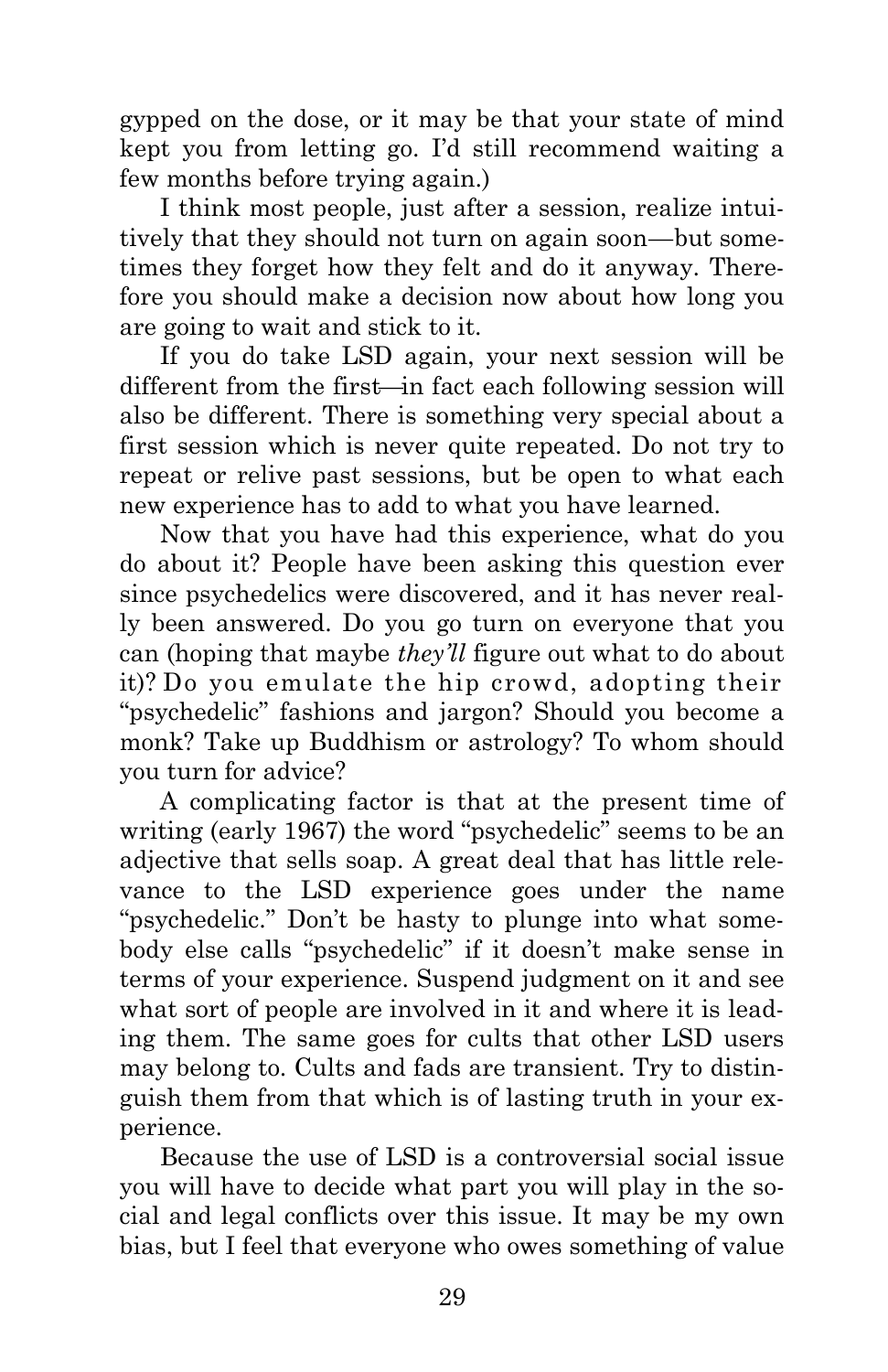to LSD should take *some* part. There is something eroding to one's integrity about keeping silent and doing secretly what others are going to jail for. Of course you do not want to go to jail yourself and thus curtail the good you can do. It is necessary to learn the law in your area (from the statutes, not from rumor) and to learn for what people are prosecuted and for what they are not. One is not, for instance, prosecuted for writing or speaking out about his experience or the LSD issue in general. Some may choose to be prosecuted in order to make a test case, but this course of action is not for everyone, and if you are considering something of the sort you should plan it very carefully with the help of a lawyer.

The ways in which people incarnate their vision are as individual as their lives, and this book can go no further in telling you how to do it. You will find some of the answer in your sessions and in your life experiences between sessions. It may be as simple as living, or as difficult.

#### **APPENDIX ON OTHER PSYCHEDELICS AND DOSAGE**

What this book says about LSD goes also, in a general way, for peyote, mescaline and psilocybin, and sometimes for morning glory seeds and baby wood rose seeds, although these latter don't seem to work for everybody. The main difference is in timing.

While LSD takes effect within an hour, mescaline requires a little longer, and peyote and morning glory seeds take from three to four hours. The duration of the experience is a little shorter with mescaline or peyote. I have not taken psilocybin, but I am told that its effects last about half as long as those of LSD.

When using peyote, mescaline, or seeds, there is often some nausea. For this reason these substances should be taken on an empty stomach, and a travel sickness pill such as Dramamine taken along with them. If nausea occurs, lie down and keep still; do not vomit before three hours have passed. Usually the sickness will go away as you get higher. Nausea hardly ever occurs with LSD; if it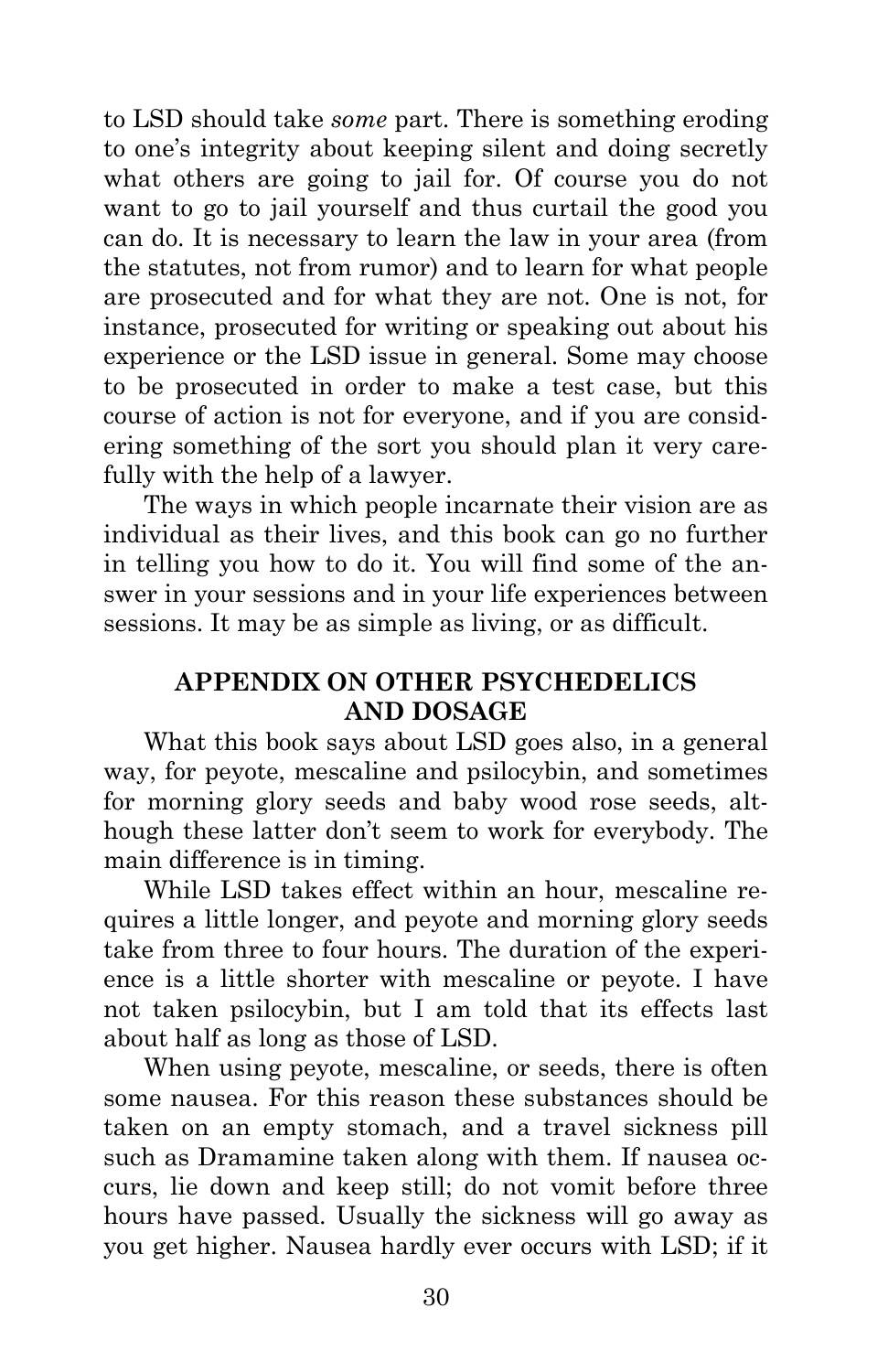does it is all right to vomit, because the LSD will no longer be in your stomach.

The psychedelic dimethyltryptamine (DMT) has exceedingly brief effects (half an hour or less). For this reason it seldom has the philosophical impact of the other psychedelics. The quick-and-easy quality of DMT sometimes leads to its over-frequent use and resultant cheapening of the psychedelic experience. This drug should be used no more often than LSD.

#### **Dosage**

The beginner should take a full dose, if anything one that is a bit on the large side to help overcome resistance. Later you may find that a smaller dose is adequate for you. There is no reason to take a larger dose than is necessary to induce the psychedelic experience, as these excess quantities are probably just wasted. Adequate starting doses are as follows:

| $\text{Psilocybin} \ldots \ldots \ldots \ldots \ldots \ldots \ldots$ 40 to 60 milligrams |  |
|------------------------------------------------------------------------------------------|--|
| Peyote $\ldots$ ½ to ¾ oz. dried peyote                                                  |  |
| Morning glory seeds (Heavenly Blue or other common                                       |  |

blue or white varieties) . . . . 300 to 400 seeds ground fine (or about 2 tablespoons ground seeds)

Baby wood rose seeds *(Argyreia nervosa)* . . . 10 to 18 seeds (ground)

Never take a partial dose of morning glory seeds or baby wood rose seeds, as this usually causes sickness and little else. With other psychedelics it is possible to use small doses for lesser experiences or to accompany someone who is taking a full dose. Quantities of LSD as small as ten micrograms have a noticeable effect; probably 25 micrograms is an adequate small dose for most people.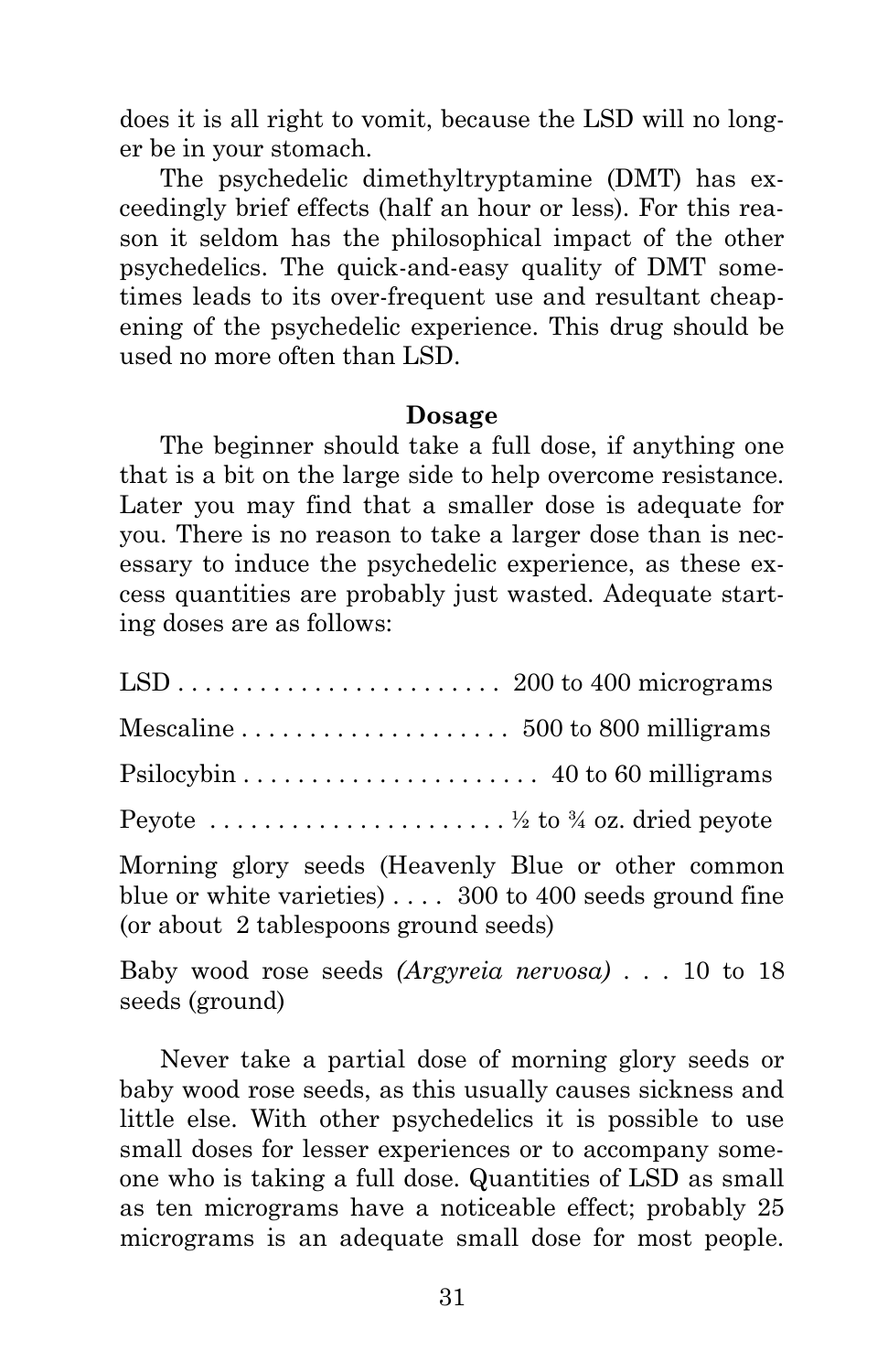The duration of the session is about the same as with a full dose.

It is appalling, but true, that one who buys LSD today often does not know what he is getting. The cap that is said to contain 500 micrograms may contain only 100, or it may contain amphetamine or other adulterants. This is because of the elimination of open competition that results whenever a commodity is forced underground. There is no remedy except to boycott dealers who cheat, and the amateur often has no sure way of knowing whether he has been cheated. As a minimal precaution, I advise boycotting any so-called "LSD" that comes in a capsule. Because of the extremely small quantities of LSD that go to make up a dose, the logical and most convenient way of distributing it is to put it in liquid solution; the solution can then be dripped onto a sugar cube or absorbent paper. Putting it in a capsule is inconvenient, and the only motivation for doing so that I can think of would be to add other, bulkier drugs to the mixture, which, because of their greater volume, could not easily be dissolved in a few drops of liquid. If you buy cubes, paper, or liquid solution, you may be shortchanged, but at least you will not be consuming unknown drugs. It is not true that the cubes "degenerate" rapidly. Any reasonably pure LSD that is shielded from light should remain potent at room temperature for at least a year.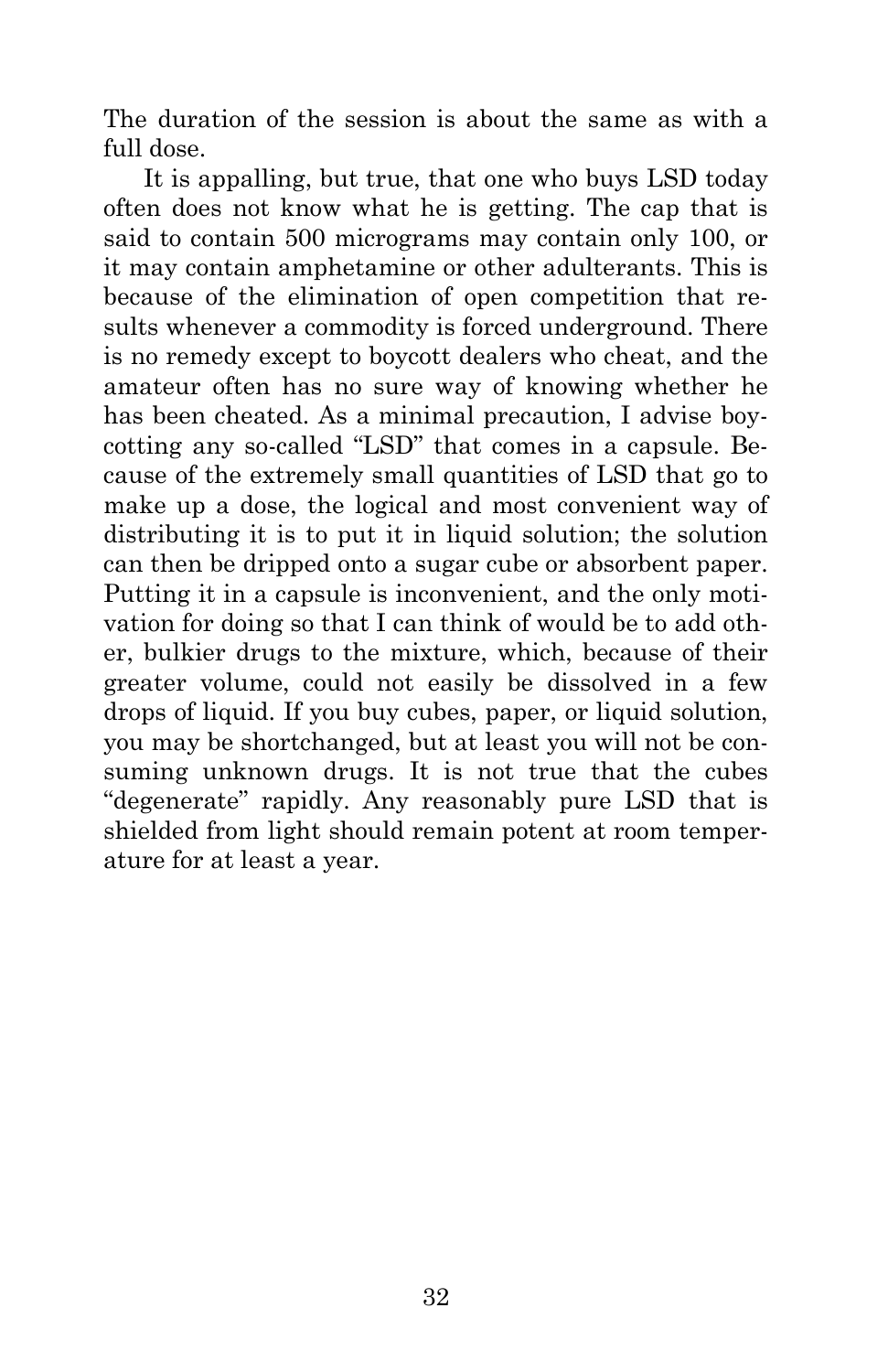

**Luminist Publications** 

**PO BOX 20256, MINNEAPOLIS MN 55420 USA**



#### LOUISA M. ALCOTT

| The Abbot's Ghost $\dots\dots\dots\dots\dots\dots\dots\dots\dots\dots$ | \$9.99 |
|------------------------------------------------------------------------|--------|
| The Mummy's Curse $\dots\dots\dots\dots\dots\dots\dots\dots\dots$      | \$4.99 |
| Perilous Play                                                          | \$4.99 |
| JAMES LANE ALLEN                                                       |        |
| Hemp in Kentucky                                                       | \$4.99 |
| <b>CHARLES BAUDELAIRE</b>                                              |        |
|                                                                        | \$9.99 |
| <u>JOHN BELL, M.D.</u>                                                 |        |
| On the Haschisch or Cannabis Indica                                    | \$4.99 |
| REBECKA C. BERG                                                        |        |
| Life Eternal and Its Work                                              | \$9.99 |
| <b>LISA BIEBERMAN</b>                                                  |        |
| Phanerothyme                                                           | \$4.99 |
| <b>BOB BLACK</b>                                                       |        |
| The Abolition of Work                                                  | \$4.99 |
| <b>ALGERNON BLACKWOOD</b>                                              |        |
| A Victim of Higher Space                                               | \$4.99 |
| A Psychical Invasion                                                   | \$9.99 |
|                                                                        | \$4.99 |
| <b>HELENA P. BLAVATSKY</b>                                             |        |
| The Ensouled Violin                                                    | \$9.99 |
| C. CREIGHTON, M.D.                                                     |        |
| Evidence of the Hashish Vice in the Old Testament                      | \$4.99 |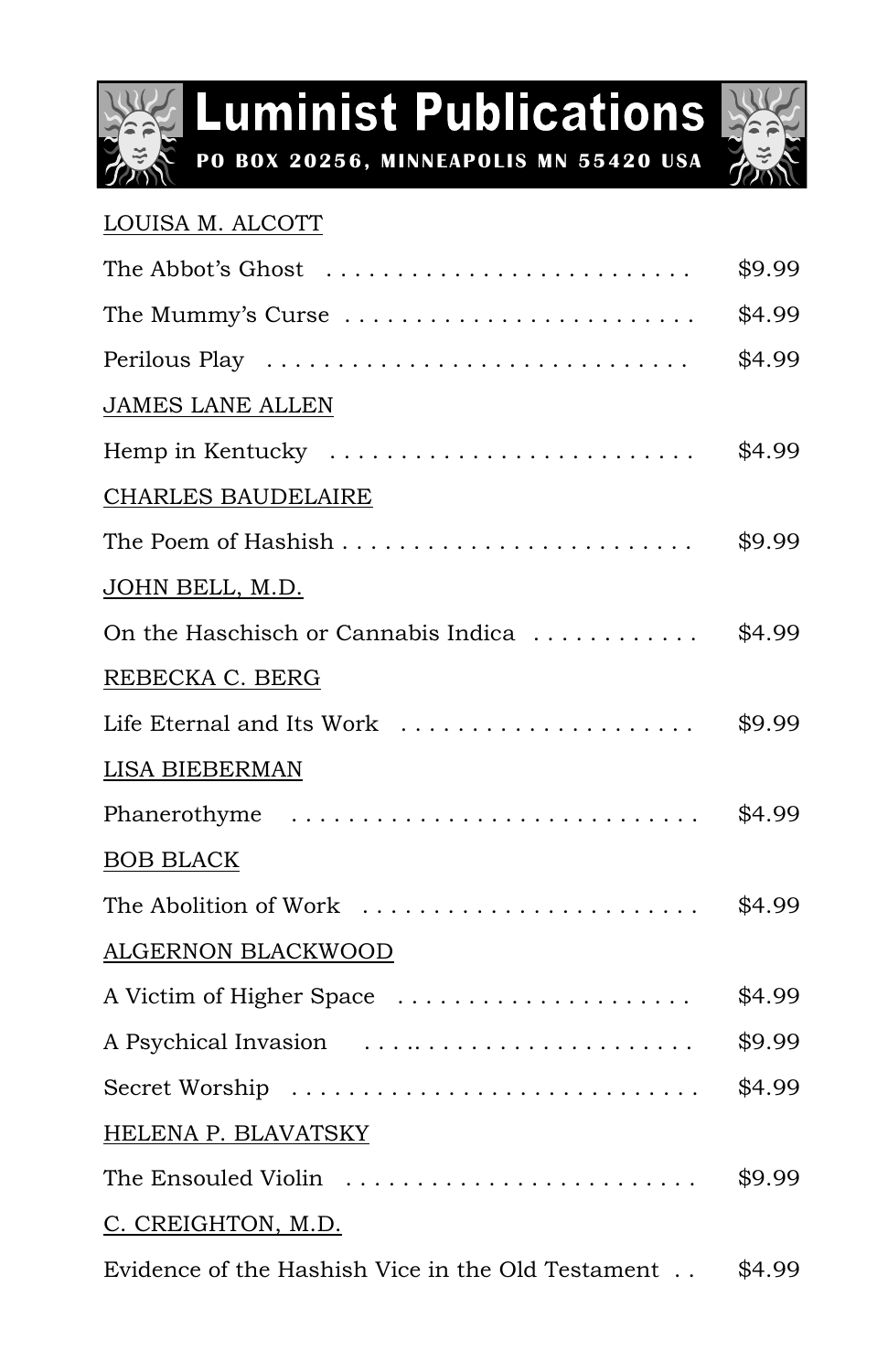### LUMINIST PUBLICATIONS ALEISTER CROWLEY

| Absinthe: The Green Goddess                                             | \$4.99 |
|-------------------------------------------------------------------------|--------|
| Across the Gulf                                                         | \$9.99 |
| Atlantis: The Lost Continent                                            | \$9.99 |
| The Book of the Law $\dots\dots\dots\dots\dots\dots\dots\dots\dots$     | \$9.99 |
| Cocaine                                                                 | \$4.99 |
| The Great Drug Delusion $\ldots \ldots \ldots \ldots \ldots$            | \$4.99 |
| The Heart Girt with a Serpent $\ldots \ldots \ldots \ldots$             | \$9.99 |
| Liber E and Liber O                                                     | \$9.99 |
| The Psychology of Hashish                                               | \$9.99 |
| The Stratagem $\ldots \ldots \ldots \ldots \ldots \ldots \ldots \ldots$ | \$4.99 |
| The Golden Twigs Stories: 6 issues, each $\ldots \ldots$                | \$4.99 |
| The Scrutinies of Simon Iff: 6 issues, each                             | \$4.99 |
| LORD DUNSANY                                                            |        |
| The Hashish Man and Other Stories                                       | \$4.99 |
| <b>HAVELOCK ELLIS</b>                                                   |        |
| Mescal: A New Artificial Paradise                                       | \$4.99 |
| DALE R. GOWIN                                                           | \$4.99 |
| The Luminist Manifesto                                                  | \$9.99 |
| Principles of Revolutionary Luminism                                    | \$4.99 |
| Post-Apocalyptic Paganism                                               | \$4.99 |
| Bloom or Doom: The Green Energy of Hemp                                 | \$4.99 |
| Confessions of an Amerikan LSD Eater                                    | \$4.99 |
| Acid and the Avatar                                                     | \$4.99 |
| The Man Who Never Came Down                                             | \$9.99 |
| Word Music: A Selection of Poems                                        | \$9.99 |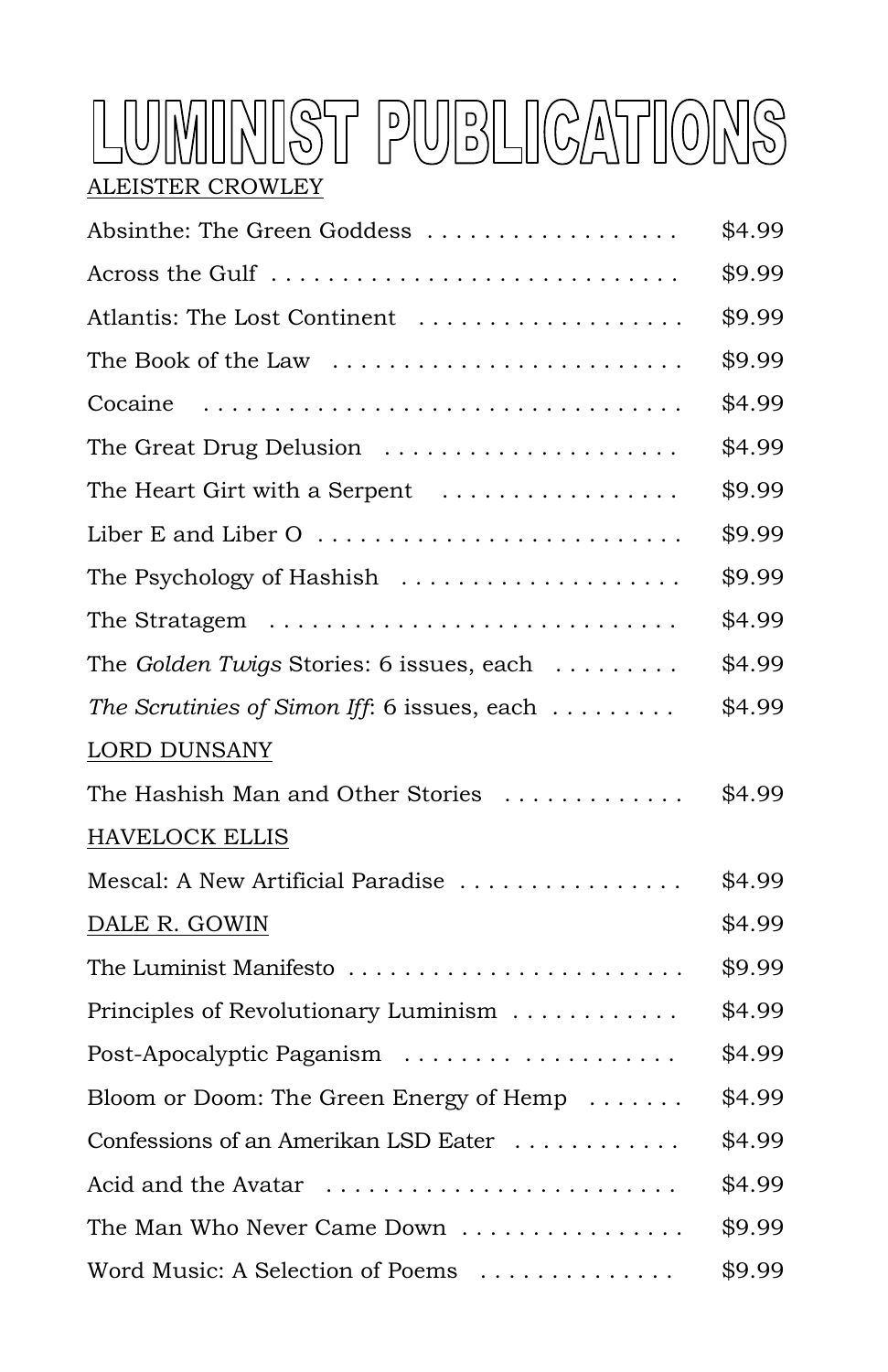# LUMINIST PUBLICATIONS

#### JACK GREEN

|                                                                       | \$4.99 |
|-----------------------------------------------------------------------|--------|
| G. A. HENTY                                                           |        |
| The Pipe of Mystery $\dots \dots \dots \dots \dots \dots \dots \dots$ | \$4.99 |
| <b>JAMES F. JOHNSTON</b>                                              |        |
|                                                                       | \$4.99 |
| CARL JUNG                                                             |        |
| Seven Sermons to the Dead                                             | \$4.99 |
| H. H. KANE, M.D.                                                      |        |
| A Hashish House in New York                                           | \$4.99 |
| TIMOTHY LEARY                                                         |        |
| Chemical Warfare: The Alcoholics vs. the Psychedelics                 | \$4.99 |
| The Seven Tongues of God $\ldots \ldots \ldots \ldots \ldots$         | \$4.99 |
| Drop Out or Cop Out $\dots\dots\dots\dots\dots\dots\dots\dots\dots$   | \$4.99 |
| The Banned Speech / The POW Communiqué                                | \$4.99 |
| Start Your Own Religion                                               | \$4.99 |
| FITZ HUGH LUDLOW                                                      |        |
| The Apocalypse of Hashish                                             | \$4.99 |
| The Phial of Dread                                                    | \$4.99 |
| BRAHMARISHI NARAD                                                     |        |
|                                                                       | \$4.99 |
| W. B. O'SHAUGHNESSY                                                   |        |
| On the Indian Hemp or Gunjah                                          | \$4.99 |
| ARTHUR BENJAMIN REEVE                                                 |        |
| The Clairvoyants                                                      | \$4.99 |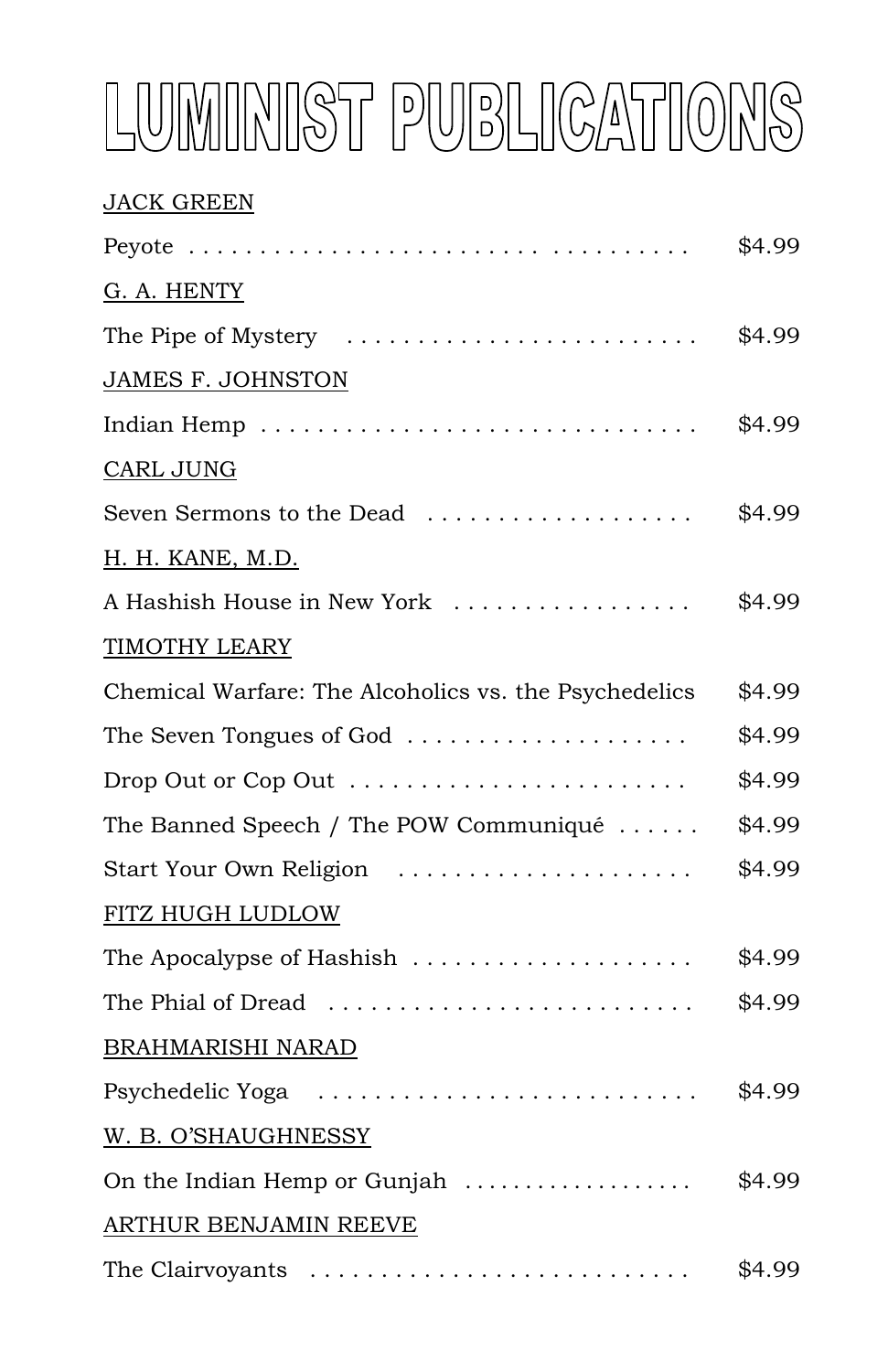## LUMINIST PUBLICATIONS

#### RICHARD S. SHAVER

| I Contacted an Unknown Race                        | \$4.99 |
|----------------------------------------------------|--------|
| A Plot Against Our Lives                           | \$4.99 |
|                                                    | \$4.99 |
| Rescue of Atlantis & Lemuria by the Flying Saucers | \$4.99 |
| The Caves of the Dero                              | \$4.99 |
| Earth Slaves to Space                              | \$9.99 |
| I Remember Lemuria                                 | \$9.99 |
| The Return of Sathanas                             | \$9.99 |
| DOROTHY G. SIMS                                    |        |
| The Wheel                                          | \$4.99 |
| <b>JOHN SINCLAIR</b>                               |        |
| Marijuana Revolution                               | \$4.99 |
| <b>STARFIRE</b>                                    |        |
|                                                    | \$9.99 |
| <b>BAYARD TAYLOR</b>                               |        |
| The Vision of Hasheesh                             | \$4.99 |
| ARTHUR E. WAITE                                    |        |
| Some Deeper Aspects of Masonic Symbolism           | \$4.99 |
| <b>WILLIAM BUTLER YEATS</b>                        |        |
|                                                    | \$9.99 |

View our catalog and order securely online at our web site: www.Luminist.org/bookstore or email your order and send PayPal payment to dale@Luminist.org. For postal mail orders, please make remittance payable to our treasurer, Dale R. Gowin, and send to Luminist Publications, P.O. Box 20256, Minneapolis MN 55420 USA. Please add \$2 within USA or \$5 international per order for postage.